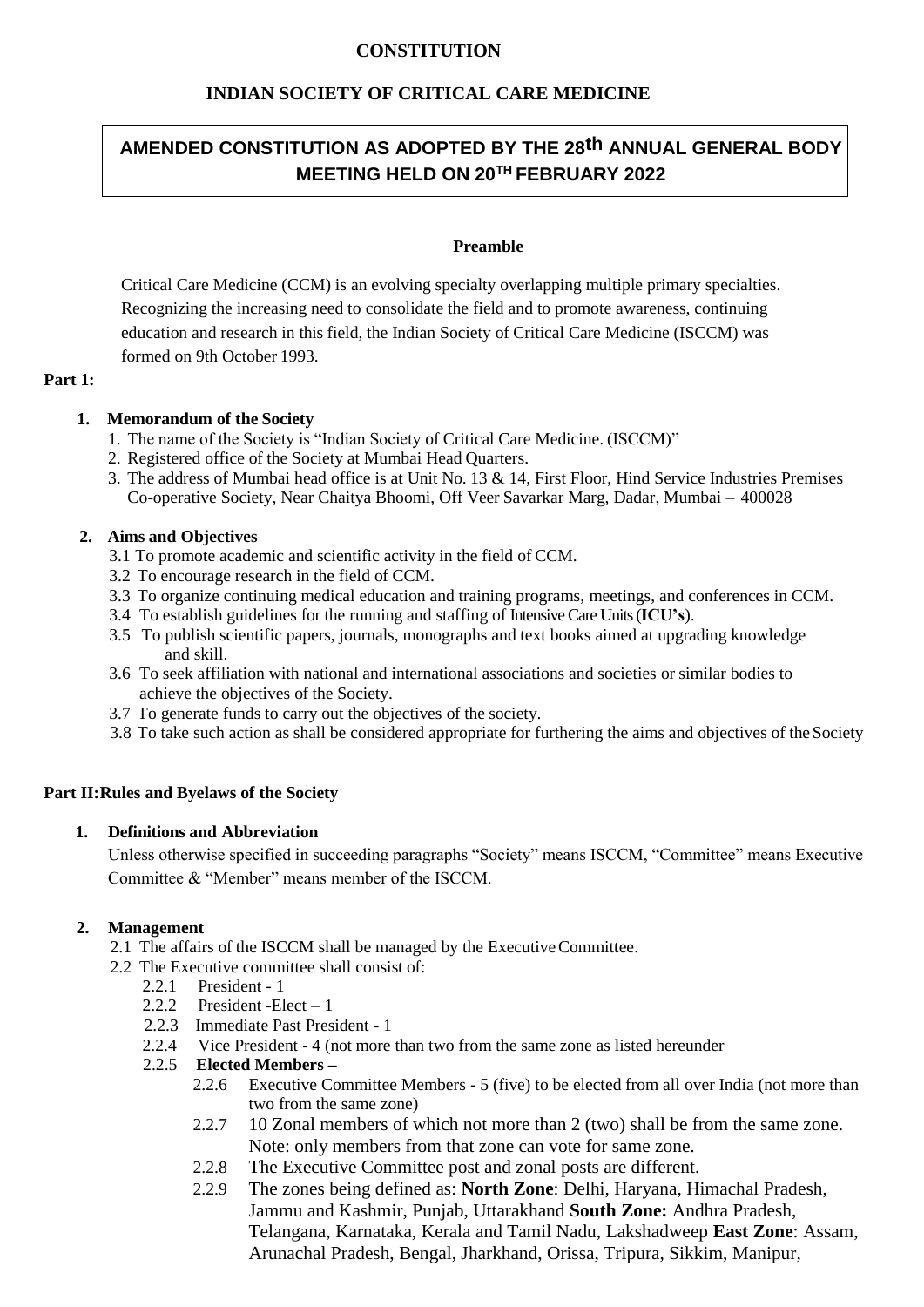Meghalaya, Mizoram, Nagaland, Andaman and Nicobar **West Zone:** Gujarat, Maharashtra, Goa, Daman, Diu **Central Zone:** Madhya Pradesh, Chattisgarh, Rajasthan, Uttar Pradesh

- 2.2.10 Treasurer 1 (open to all India)
- 2.2.11 General Secretary 1, and General Secretary Elect 1

#### 2.2.12 **Nominated Members**

- 2.2.12.1 Joint Secretary -1: (To be nominated by the President during the tenure of the President)
- 2.2.12.2 The Vice-Chancellor or Secretary (any one) of the Indian College of Critical Care Medicine will be the co-opted members. The vice chancellor will inform the president/chancellor who will represent the college on the Executive Committee
- 2.2.8.3.1 Chairman all Committee will be nominated by the President. The President, President Elect and Immediate Past President, in unusual circumstances along with the Executive Committee has right to change Chairman of Research/Credentials/Guidelines Committee with 2/3 majority.
- 2.2.8.4 The tenure of Chairman of Guidelines, Credentials and Research Committee and the members of above-mentioned committees shall be 1 year. Up to 6 more members will be inducted as suggested by President and Chairman and approved by Executive Committee.
- 2.2.8.4.1 Funding
	- Chairman of all committee will submit budget to Finance Committee time to time for approval
- 2.2.8.4.2 Chairman Constitutional Review Committee will be the President-Elect.

### **3.1 Membership of the Society shall be of 6 categories viz.**

- (a) Life Members,
- (b) Associate Life Members,
- (c) Honorary Life Members,
- (d) International Life Members
- (e) Honorary International Life Member
- (f) SAARC Life members.

(No new membership as Patron, Founder Life Member and Corporate Life member will be given, however Existing Founder Life Members will continue)

#### 3.2.2 **FOUNDER LIFE MEMBER**: Same as Life member but joining the Society before 31/12/93.

3.2.3 **LIFE MEMBER**: Post graduation in specialties approved as pre-requisite for Indian Diploma in Critical Care Medicine (IDCCCM). The postgraduate degree or diploma must be recognized by Medical Council of India. Candidates applying for life membership must confirm active interest and work in critical care.

# 3.2.4 **ASSOCIATE LIFE MEMBER**: means

(i) An allopathic doctor,

(ii) Medical undergraduate / intern or

(iii) Persons with nursing or technical background, with an active interest in CCM but not fulfilling the criteria for Life member.

All the other specialties doctors based on their MBBS degree will be considered for Associate Life Member only.

- 3.2.5 **HONORARY LIFE MEMBER**: Person of renown who has made outstanding contribution to the field of CCM. These will be nominated by unanimous vote of Executive Committee
- 3.2.6 **INTERNATIONAL LIFE MEMBER:** Life member from a country other than India and SAARC Members.
- 3.2.7 **HONORARY INTERNATIONAL LIFE MEMBER:** Person of renown who has made outstanding contribution to the field of CCM. Nominated by the President.
- 3.2.8 **SAARC MEMBERS** will be offered international membership at rates given to Indian members. The eligibility criteria will be the same as the Indian LMs (Except their PG degrees must be recognized by their Country's Medical Council.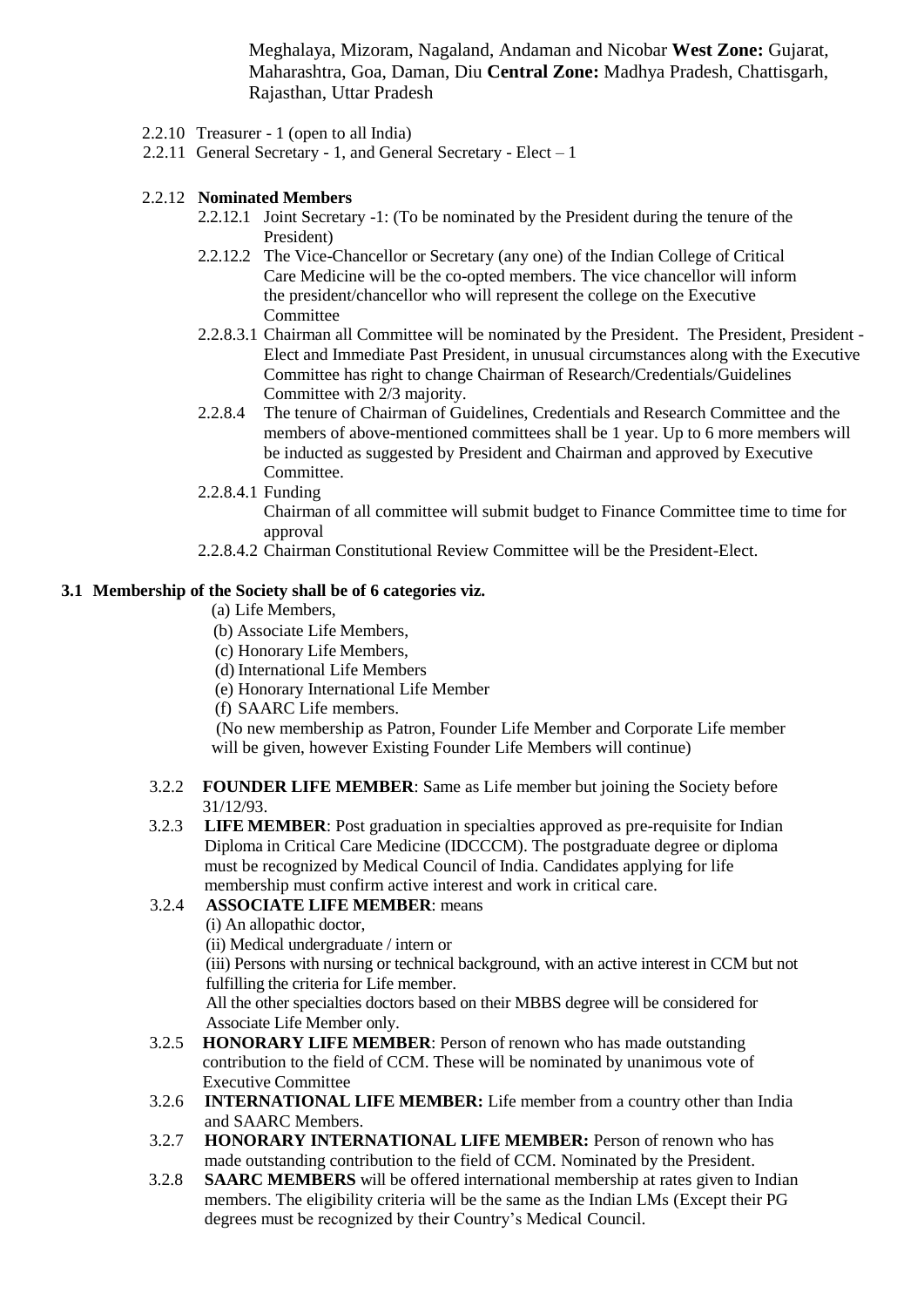- 3.3.1 The Executive Committee shall have the authority to admit applicants to all categories of membership. However, conversion of an existing Associate Member to a Life Member shall be done by the General Secretary on payment of appropriate fees and supporting Documents with information and approval by the ExecutiveCommittee.
- 3.3.2 The membership application shall be in the form prescribed by the Executive Committee and shall be duly proposed and seconded by existing valid Life members. It shall be accompanied by documentary evidence of eligibility, qualification and prescribed fees by bank draft payable at Mumbai. Membership can be applied online and fee can be paid online through ISCCM website.
- 3.3.3 The duly completed application form, after due scrutiny by the General Secretary will be placed before the National Executive Committee in its regular meeting for approval after which the membership will be conferred to the applicant.
- 3.3.4 The National Executive Committee shall also accept the resignation from membership, as also decide cessation of membership for any other reason.

# **3.4. MEMBERSHIP FEES**

- 3.4.1 Fees (as of AGM of 2023) shall be as follows:
	- (i) Life Member Rs. 11,110/-
	- (ii) Associate Life Member Allopathic doctor, MBBS Rs 5669/-
	- (iii) Associate Life Members Paramedical / Nursing Rs.2569/-
	- (iv) Life Member SAARC Countries Rs 11,110/-
	- (v) International Life Member INR 11110/-
	- (vi) Honorary Members shall pay no fees.

The fees of membership will be frozen till AGM of 2025.

Utilisation of fee collected:

Out of the fees collected by ISCCM in any year (i) 50% will be retained by the Headquarters and (ii) 50% will be given to the concerned City Branch as unconditional aid. Branch contribution will be paid to those branches who have submitted Branch audit report, annual report, Election Report, branch Pan Card, Bank Account details with the centre on or

before 30 November.

If any branch is fails to submit annual report / audited accounts for any year, the branches will not get annual share for the same year and the share will not be carried forward.

If any branch fails to submit election report / audit report / annual report for continuous three years, the branch will be declared as inactive branch.

The branch will get the share of fee collected by ISCCM as determined above and no additional membership fees to be collected by the city branch from the member.

3.4.2 The Associate Member on completing the requirements for Life Membership can pay the Difference & become Life Member on furnishing necessary documents, subject to approval by the

National executive committee in its regular meeting.

# **3.5 CESSATION OF MEMBERSHIP**

The Executive Committee by 2/3 majority of the number of attending members may recommend to remove the name of any member of the Society from the Register of Members for gross misconduct after sending him / her a notice by registered post and giving him / her a proper opportunity to defend himself/herself including a hearing in person. Such action shall be subject to ratification by the General Body by 2/3rd majority of members present at the General Body Meeting.

#### **3.6 REGISTER OF MEMBERSHIP**

A register of members containing their names and addresses shall be kept in electronic format (Soft Copy). All changes in the status of members or their addresses, taking place from time to time shall be recorded in the soft copy.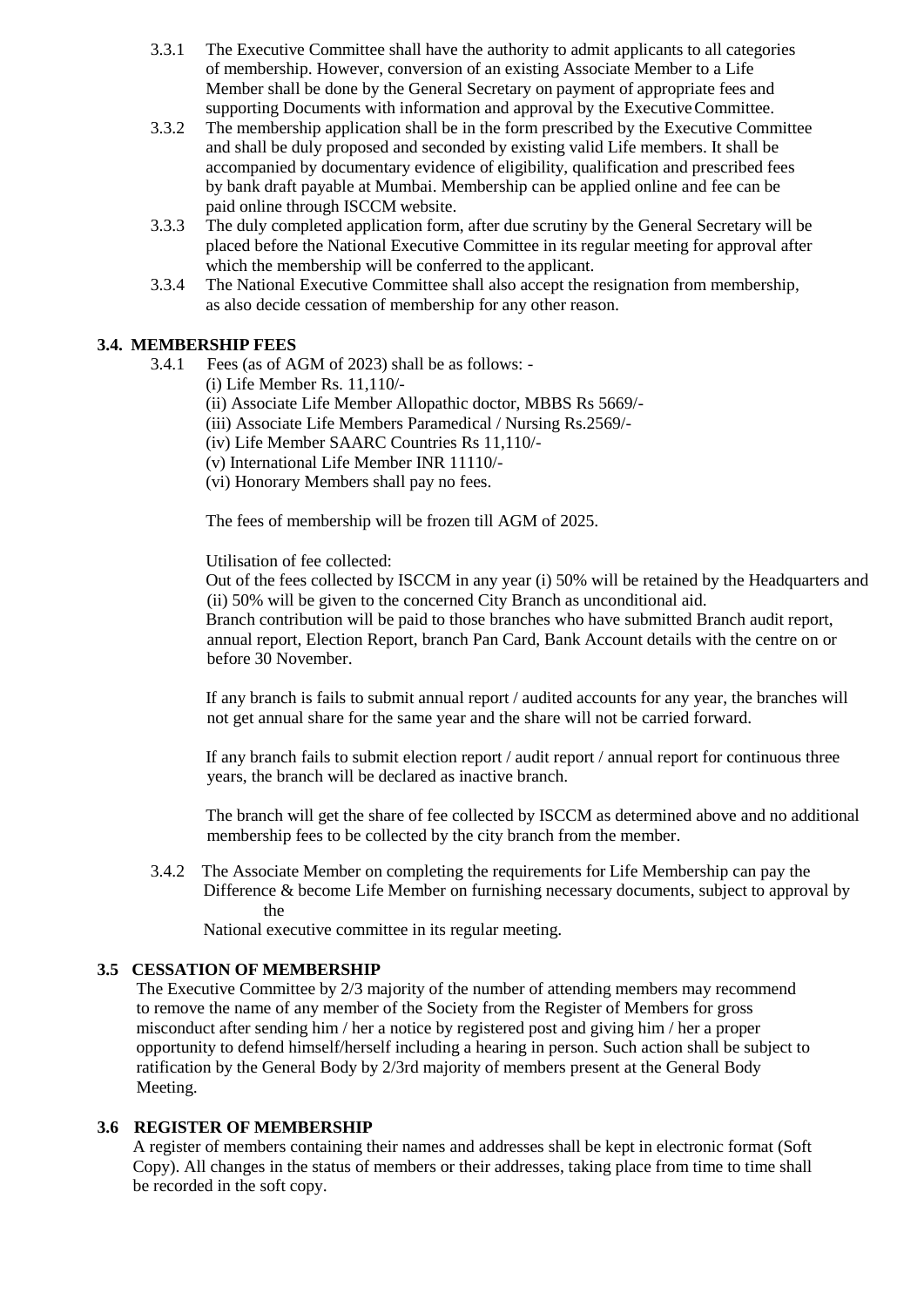## **3.7 PRIVILEGES OF MEMBERS**

- 3.7.1 All members will get the publications (IJCCM & Critical Care Communication) online only in the form of soft copy via the ISCCM & IJCCM websites, on their registered email ID and the IJCCM app.
- 3.7.1.1. All communications to the members shall be in electronic format henceforth. This means that the notice for Elections, proposed amendments to the constitution, Annual Report, Audited accounts, any newsletter and any other information shall be sent by email and also put up on the ISCCM website in the members' area. The annual report and the latest version of the constitution will be available to members only as a soft copy on the ISCCM website. Only in extraordinary circumstances shall the communication be Via Post, after approval from President, President Elect and General Secretary.
- 3.7.2 The right to vote shall rest with all the Life Members approved until the last held Annual General Body Meeting.
- 3.7.3 Associate Life members, Life Member SAARC Countries, International Life Member and Honorary Members shall have no voting rights nor shall they contest any position in the Executive Committee.

# **3.8 RESIGNATION**

A member wishing to resign his / her membership shall send a written communication to the General Secretary. Membership fees paid by the members to the Society shall not be refunded under any circumstances and the name of such member shall be removed from the Membership Register after approval by the National Executive Committee in its regular meeting.

# **4.1 ELIGIBILITY**

4.1.1.a For the post of President - Elect :

The Candidate should have been (i) elected and not nominated for 6 (six years) in National Executive Committee and (ii) either served as Vice President / Vice Chancellor / General Secretary/ or as Treasurer.

Only exemption from this condition will be to those members who have completed 8 years in Executive Committee before 2018 and (iii) he /she should also be a fellow of ICCM.

OR

The candidate should have been Elected 4 years in National EC and served as Vice President /General Secretary / Treasurer / Vice Chancellor of ICCM and Chairperson of the local branch for 2 years and should be Fellow of the ICCM. The Centre and local posts should not be running concurrently.

4.1.1.b Vice-Presidents : The candidate should have been elected and not nominated for 4 (four) years as follows: on the National Executive Committee for a minimum of 2 (two) terms i. e. total 4 (four) years in the National Executive Committee OR

1 (one) term of 2 (two) years in National Executive Committee and 1 term of two years as a City Chairman / Secretary city branch, both local and national terms should not be running concurrently.

4.1.1.c General Secretary-Elect: The candidate should have been elected and not nominated for 4 (four) years as follows; on the National Executive Committee for a minimum of 2 (two) terms i. e. total 4 (four) years in the National Executive Committee OR

1 (one) term of 2 (two) years in National Executive Committee and 1 term of two years as Chairman/ Secretary city branch, both local and national terms not running concurrently.

4.1.1.d Treasurer (Open all over India):

The candidate should have been elected and not nominated for 4 (four) years as follows; on the National Executive Committee for a minimum of 2 (two) terms i. e. total 4 (four) years in the National Executive Committee. OR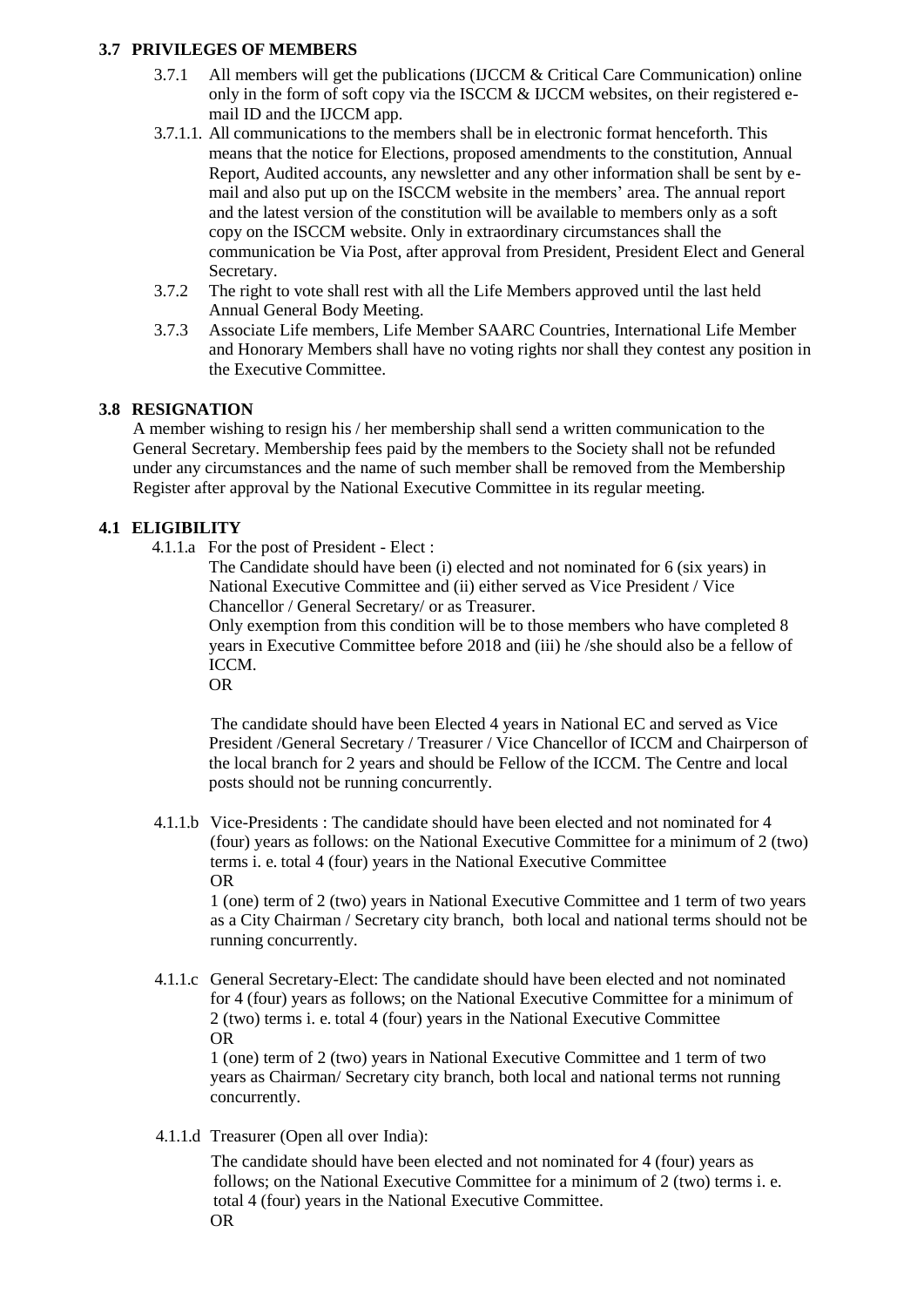1 (one) term of 2 (two) years in National Executive Committee and 1 term of two years as city branch Chairman / Secretary / Treasurer. Both the term LOCAL AND NATIONAL not running concurrently.

- 4.1.2 For Elected Member: the candidates must be (i) Indian passport holder, (ii) residing and working in India. (iii)The membership of the Society for at least 5 year is mandatory. Additional condition for re-eligibility of candidates: For re-eligibility to contest election for any post on the National Executive Committee, the candidate must have attended at least 2 (two) out of the last 4 (four) Executive Committee Meetings held in both years of his/her previous term. In case of such absence the member shall not be eligible to contest elections for two years after completing his tenure and he can contest after two year of completing his/her last Executive Committee post.
- 4.1.2.1 For eligibility to contest election for the post of President-Elect, Vice-Presidents, General Secretary - Elect or Treasurer on the National Executive Committee the candidate must have attended at least 3 (three) Executive Committee Meetings out of the 4 (four) last Executive Committee Meetings held in the term that he/she had served on the National Executive Committee.

In case of such absence the member shall not be eligible to contest elections for two years after completing his tenure and he can contest after two year of completing his last tenure.

- 4.1.3 No member shall be eligible to seek election for more than 2 tenures as Vice-President, General Secretary Elect, Treasurer, or Elected Member of the Executive Committee.
- 4.1.3.1 The term for President, President-elect, Immediate Past President, General Secretary, General Secretary Elect and Joint secretary is one year. Vice Presidents, Treasurer and Executive Committee members is for two years.
- 4.1.4. The President/President-Elect shall NOT seek election for any position in the Executive Committee after completing his / her tenure. However he / she can be nominated on the executive committee as may be decided by the Executive Committee provided his tenure in the EC does not exceed 15 years, except the Editor, IJCCM.
	- 4.1.4.1 If someone has contested for post of President-elect and has not got elected, then in future he/ she cannot contest for any other post in society including college board. These members can contest for post of President-Elect only in future that too for maximum 2 times.
- 4.1.5. A member shall NOT contest simultaneously for more than one post (Including Society and College)
- 4.1.6. No member except the president shall be on the executive committee for more than eight years regardless of elected posts held in the EC. After completing 8 years in the EC, the member can contest only for the post of President Elect. Thus the president shall remain on the EC for 11 years i.e. 8 years as EC member and 1 year each as President elect, President and Immediate Past President. Co-opted and nominated posts will not be counted in the 8 years. Total tenure in the EC for any member shall not be more than 15 years in any capacity henceforth.
- 4.1.7 The Members Tenure of all Committees including, Sub Committees, College Board Members will be one year. The President will appoint the sub committees.

#### **4.2 ELECTION AND ELECTION PROCEDURE**

4.2.1 The President shall become Immediate Past President and the President-Elect shall become President automatically after the expiry of their tenure at the End of their term during the concerned Annual General Body Meeting.

The web based online Elections shall be held for (i) President Elect -1; (ii) Vice President-4 (Vice Presidents Not more than 2 from same zone), (iii) General Secretary Elect – 1; (iv) Executive Committee members – 5, (not more than 2 from the same zone) (v) Zonal Members: 10 (Not more than 2 from the same zone) For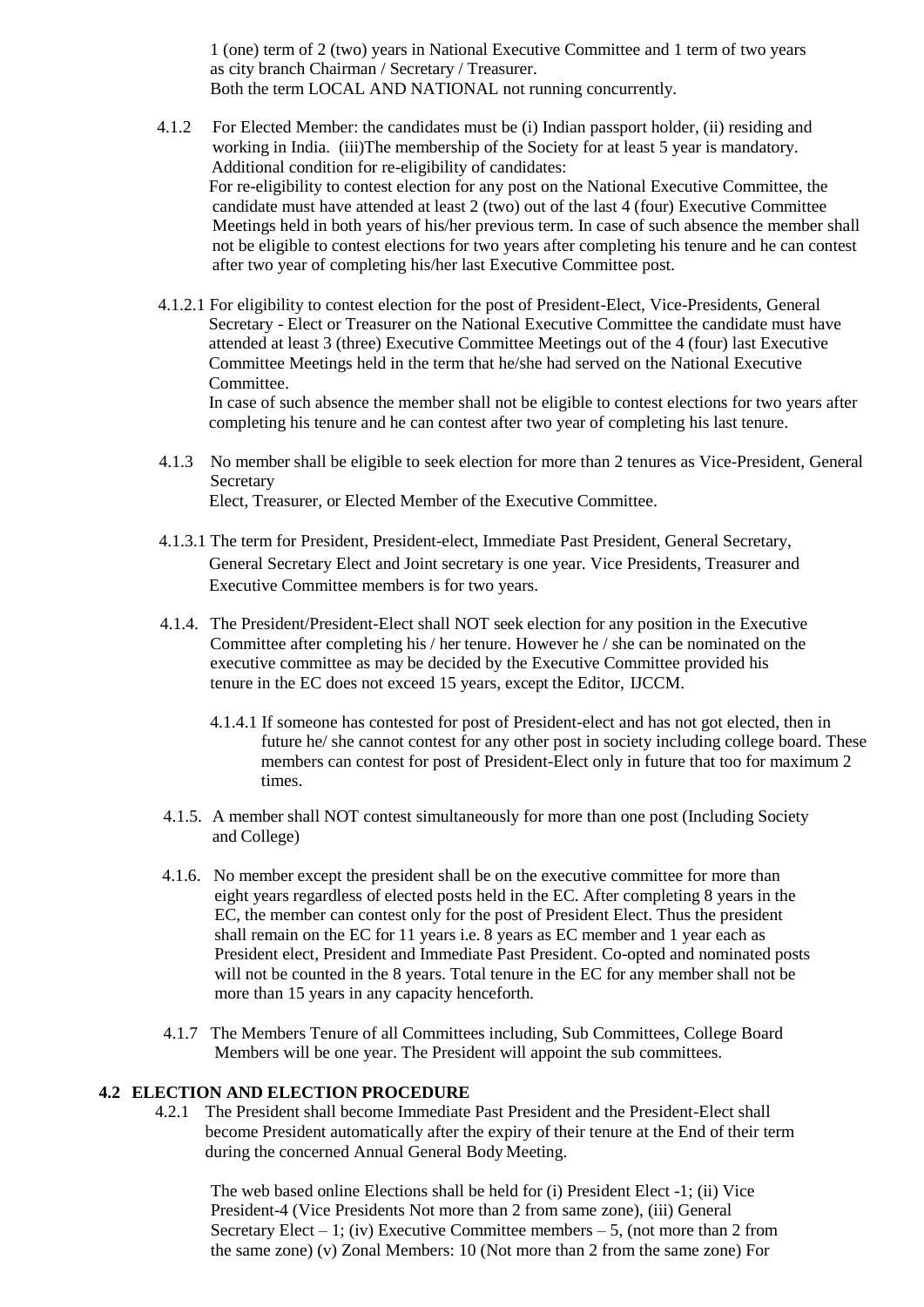election purposes, Zonal and Executive Members are considered separate post and one can contest for two terms separately. and (vi) Treasurer - 1. If the nomination of any member is not considered by the Election Committee, he/she will not eligible for next two years. The term for Vice President, Treasurer & Elected Members will be for two (2) Years. The Term for General Secretary Elect will be for one (1) Year.

4.2.2 By the 15TH of MAY, the General Secretary and The Election Commission through election notice shall inform each Life member a list of vacancies in the Executive Committee of ISCCM and ICCCM and invite nominations for these vacancies through e-mail and the election notice will also be put on website on the membership page.

The nomination paper which shall be submitted by the candidate will have (i) candidate's name, (ii) address and (iii) the office/post for which the candidate is contesting, and (iv) his candidacy shall be proposed by one valid life member and seconded by another life member. The nomination papers shall be duly signed by the candidate with the undertaking signifying his/her willingness to stand for the election and to serve on the Executive Committee, if elected.

There shall be a separate nomination paper for each candidate. One candidate can apply for one post only, from one AGM to next AGM term.

These nominations must reach the Election Commission not later than 22nd May by 4.00 PM.

For every post, the nomination paper MUST be accompanied by a sum of Rs.  $20000/ + 18\%$ GST= Rs. 23600/- (Rupees twenty three thousand six hundred only) towards Nonrefundable fee from a candidate in the form of a demand draft / NEFT payable at Mumbai. If nomination papers of any candidate are not accompanied by a Bank Draft / UTR NO OF NEFT of Rs.23600/ (Rupees twenty three thousand six hundred only) or by a duly signed conflict of interest document, the nomination shall be deemed invalid.

It shall be mandatory for all the candidates to sign and submit his / her copy of the Aadhar card and the declaration about Conflict of Interest with the society along with the nomination papers for candidacy.

A short biodata not exceeding one page (A4 size paper), must accompany the nomination, if desired or it can also be sent as soft copy BY EMAIL along with ONE (1) passport size photograph to the ISCCM office not later than 22nd May, 4.00 PM.

Withdrawal, if any, should reach office on or before 27th May, by 4 PM with candidate's signature. Withdrawal can also be sent by scanned copy with signature by email to Election Commission from the candidate's registered email ID in ISCCM, not later than 27th May, 4.00 PM. If the deadline for any of these procedures falls on a Sunday or on an Official holiday, then the next working day shall be deemed to be the deadline.

#### **4.3 SUMMARY OF THE ELECTION**:

By 30th April, President, immediate past president & president elect will nominate 3 member election commission. Such members should be (i) of good repute; (ii) having membership of more than 15 years; (iii) with no personal interest in present election as well as in the election in the past 1 year and future 1 year and (iv) Such member should also not be a member of the present EC or co-opted member in any other subcommittee.

By 15TH of May, the General Secretary and Election commission shall inform each Life member by e-mail, a list of vacancies in the Executive Committee/College Board and invite nominations for these vacancies.

22nd May, 4.00 pm is the last date for receiving nominations (Working day). After last date of receiving application, the applications will be scrutinized by election commission by 24th May.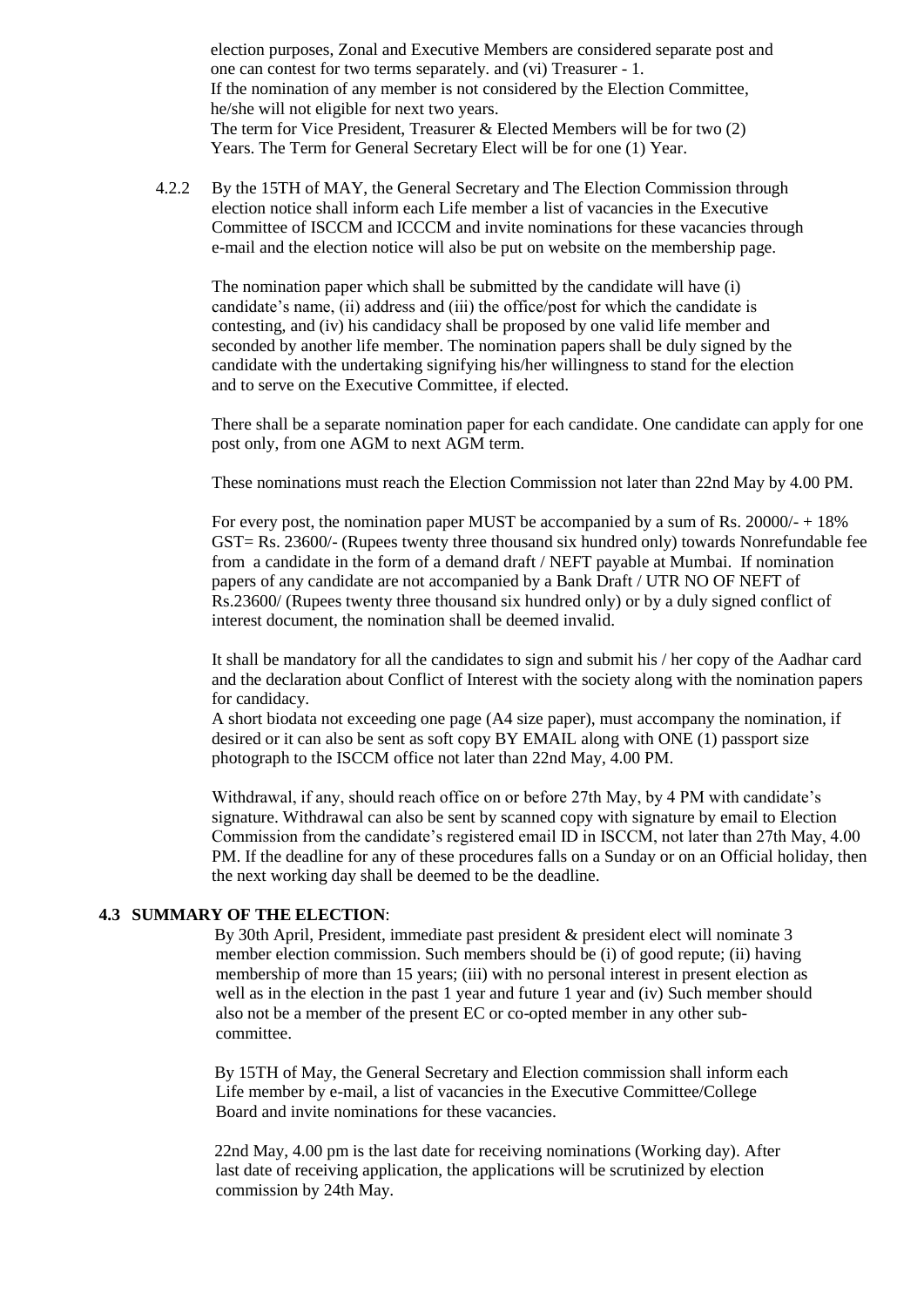After Scrutiny of applications by election commission, the result of scrutiny of applications will be informed to the contestants, by 25th May, by the election commission.

If anyone wishes to withdraw his/her nomination, he/she should inform Election commission from his/her registered (with ISCCM) e- mail on or before 27th of May 4 PM.

The date of online web-based election will be 6, 7 & 8th June, from 08.00 hrs. on 6th June to 1700 hrs. 8th June.

Once the elections are announced, the entire proceedings of the election will be conducted and controlled by Election Commission.

The full details of the results of the election will be informed /submitted to the President of ISCCM for HIS/HER approval on the last day of election or no later than 8th June 06:00 pm by Election Commission.

The declared elections results shall be posted on website directly by Election Commission and communicated to individual candidates, after approval from President.

The declared election results will be placed in the Annual Report for the information of all members.

The newly elected President -Elect and General Secretary- Elect will be invited to Fourth EC Meeting (January / February) of preceding year (before taking charge) as special invitees.

It shall be mandatory for all office bearers to sign and submit his / her copy of the Aadhar card and the declaration about Conflict of Interest with the society during the First EC meeting of each year after the AGM. In case the member is absent he should sign the COI document within 30 days of the meeting.

- 4.3.1 No office bearer of ISCCM EC or College Board will indulge in any manner in the Election process.
- 4.3.2 CHANGE OF EMAIL ID AND ADDRESS: The members will be able to change address and email IDs only with request in writing or filling the database proforma which can also be downloaded from the website. The general secretary will personally verify the signature from the original form filed at the time of becoming member of the society. Only then the email id and address will be changed. All the original letter request and data base form will be retained in the office. Members can request for change of email IDs until  $30<sup>th</sup>$  April. No change in data can be done after  $30<sup>th</sup>$  April.
- 4.3.3 The date of online web-based election will be 6th, 7th and 8th June. On 6th June, voting will be start from 08.00 hrs. and will continue till 1700 hrs. of 8th June. All members will receive a check e- mail one month before the date of elections. Members can check their registered email ids and registered mobile nos. through the website of the society. The electronic voting will be held after a due process of database updating, verification and a pre & post voting security audit recommended by expert consultant/s and approved by the EC will be conducted. During the election everyday daily count of casted votes will be made available on the ISCCM website. The election results will be displayed along with the vote count of each candidate.
	- 4.3.3.1. Every nomination form should be accompanied with a pre-filled formatted profile of the candidate.

The candidate will also update the profile of himself/herself on Connect Portal on ISCCM website.

Once nominated candidates are selected, the Election Commission will review & approve their profile.

The profile of each candidate will be posted on the website of ISCCM under the banner of Election process.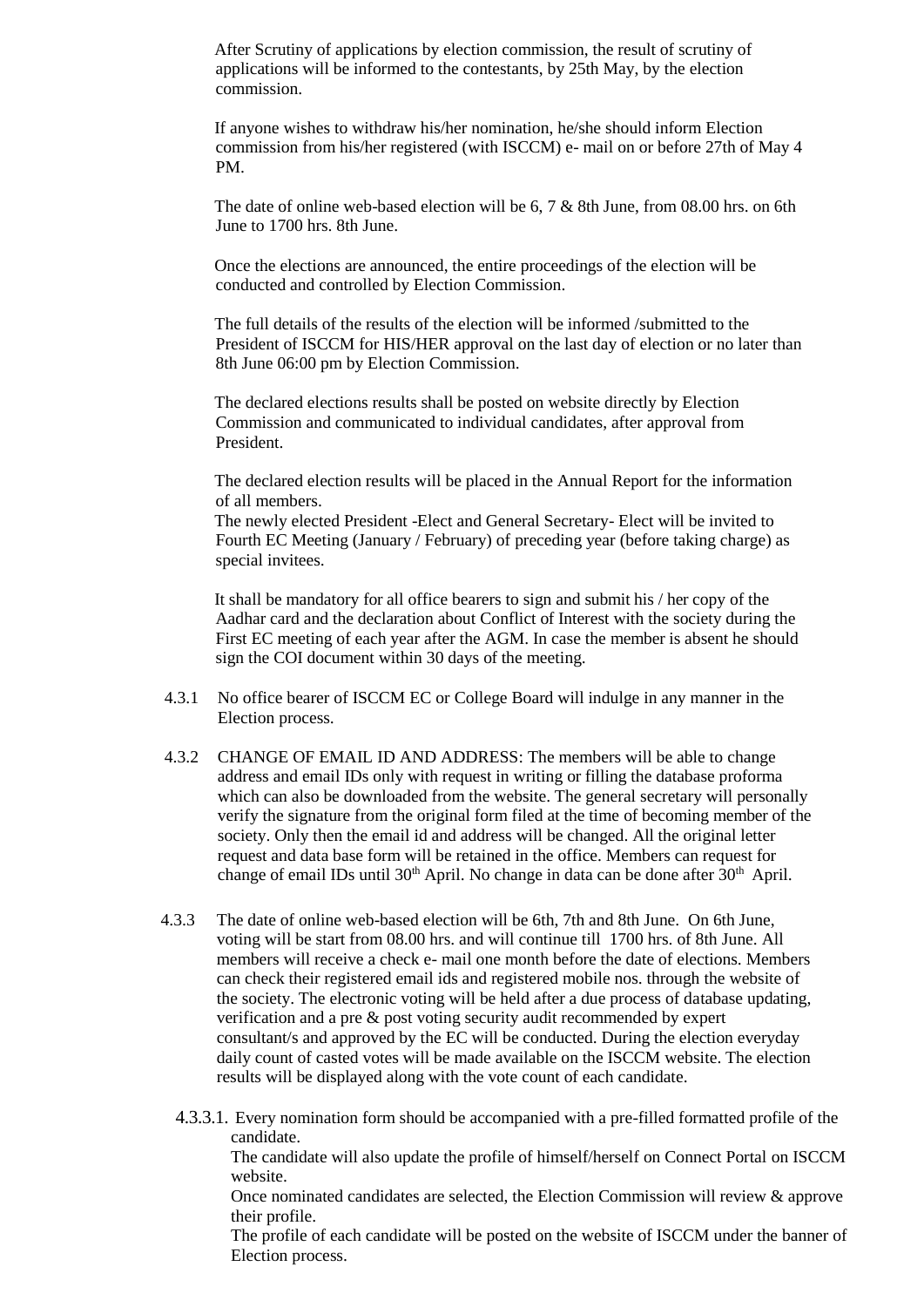For every vacancy, the profile of the candidates contesting for the same will be clubbed together in alphabetical order.

For each position, e-mail with all the profiles for that position, will be sent by the office to all the members. Total 5 e-mails for each position will be sent to all the members. Similarly links to see the profiles will be sent to all the members through WhatsApp  $\&$ Telegram.

Profiles will be also posted according to the positional category in LinkedIn, Facebook  $\&$ Instagram at regular intervals at the discretion of Election Commission.

All the election related notices will be sent through email, Telegram & Twitter.

SMS blast with profile links will be sent by the office, only twice for each position.

The candidates are allowed to use the following means for canvassing:

- To make individual/personal phone calls to other member (no calls by surrogates, substitutes, juniors, or secretariat people on candidate's behalf)
- To prepare the profile according to the prescribed format
- $\bullet$  To send video message for selected positions only, prepared recorded & edited by the ISCCM office & approved by the Election Commission. The recorded video will be posted on the website  $&$  YouTube channel  $&$  links of the same will be sent along with the profile link.
- To update their Connect profile

The candidates are not allowed to:

- Campaign in social media in any form
- use the profile other than the one approved by the ELC
- make surrogate calls
- indulge in individual or surrogate email or SMS blast
- send Whatsapp or telegram messages
- conduct Promotions through pharmaceutical industry
- undertake any academic or promotional program during the campaign period either physical or online.

Any complaint must be submitted only to the ELC with objective and concrete evidence, then only it would be accepted & given due cognizance. No complaint can be made public during the election process.

The penalty for violation of election campaign process will be as follows: For the candidate:

- Cancellation of the candidature with possible retrospective effect
- 3 years ban from:
	- (i) any election process in the EC & branches
	- (ii) any academic activity of the ISCCM
	- (iii) any examination process invitation or participation

(iv) any faculty invitation in national conference/conclaves/workshops

For any other member:

- 3 years ban from:
	- (i) any election process in the EC & branches
	- (ii) any academic activity of the ISCCM
	- (iii) any examination process invitation or participation
	- (iv) any faculty invitation in national conference/conclave or workshop

No form of election campaign will be allowed during the voting process by any candidates or any member.

The society strictly condemn  $\&$  is having zero tolerance on campaigns or propaganda based on religion, gender, race, community or any other form of discrimination.

4.3.4 In case of a vacancy arising out of an uncontested position, fresh nominations shall be invited by the General Secretary and Election Commission by issuing a separate notice along with Notice and Agenda for AGM. Fresh Nominations can be submitted along with demand draft of Rs. 23600 (Rupees twenty-three thousand six hundred only) on or before ten days of annual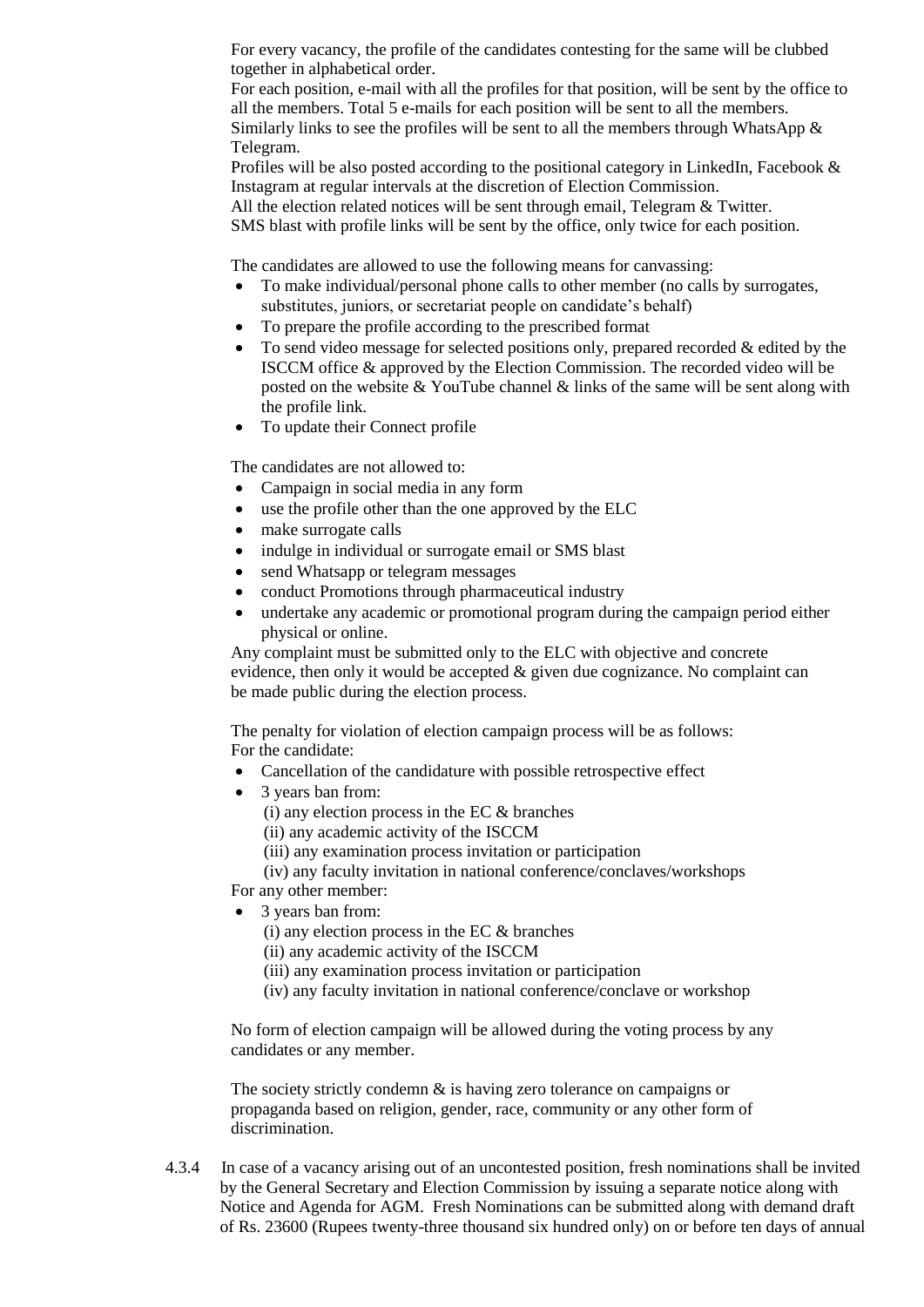General Body Meeting. The candidate who has already contested for the elections of that term cannot re-contest for any post.

Next day scrutiny of received nominations will be done by Election Commission and candidates will be informed by email. Withdrawals will be within one day after the contestants are informed.

Voting, if necessary, shall be held through web based online election process. The abovementioned rules relating to canvassing etc. shall apply. Elections shall be held one day prior to the Annual General Body Meeting.

Voting will be held from 8.00 a.m. to 4 P.M. one day prior to AGM during National Annual Conference.

The Election Commission will submit the election result to the President before the start of AGM. Results will be announced in the AGM.

- 4.3.5 Any Executive Committee Member may resign his/her position by giving notice in writing to the Gen. Secretary or the President. The resignation shall take effect from the date of its acceptance by the Executive Committee.
- 4.3.6 Any Executive Committee Member who ceases to be a valid member shall be deemed to have vacated his or her position in the Executive Committee.
- 4.3.7 If a vacancy occurs in any office otherwise than by efflux of time, the Executive Committee shall elect a member to fill this vacancy-not withstanding anything contained in clause 4.2.8 However, the Gen. Secretary shall invite nomination by an urgent short-notice. In the event of a contest, voting will be held in the ensuing National Executive Committee meeting by the members attending the Executive meeting.
- 4.3.8 Performance of election vendor will be reviewed and vendor changed if necessary through appropriate process of inviting applications. This will be done at the 1st meeting after the ISCCM annual conference by the president elect / chairperson ISCCM election commission and presented to the executive committee for approval.

# **4.4 ELECTION DISPUTES**

Election Commission.

- 4.4.1 In the first instance, any complaint pertaining to any process of election must be lodged with the Election Commission along with documentary proof of any irregularity before the start of the counting procedure. No complaint other than that of the counting procedure shall be entertained once the counting procedure has started. Complaints pertaining to irregularities web based online election process, if any, must be lodged in writing by the contestant with the Election Commission or immediately after the web based online election process or within fifteen days after the completion of web based online election process. Election contestants can request to see the post-election day wise voting details of themselves or their opponents for their post. This will be through email addressed to
- 4.4.2 A 3 member Election Redressal Committee nominated by President, immediate past president & president elect comprising of members of (i) good repute, (ii) having membership of more than 15 years (iii) with no personal interest in present election as well as in the election in the past 1 year and future 1 year  $\&$  (iv) they should not be in the present EC or co-opted member in any other sub-committee, would review the evidence provided by the complainant and would give its ruling within 15 days.
- 4.4.3 If the complainant remains dis-satisfied with the decision of the Election Redressal Committee, he/she may ask for hearing by the mediation panel.
- 4.4.4 A 3-member Election mediation committee nominated by President, immediate past president & president elect comprising of members of good repute, having membership of more than 15 years with no personal interest in present election as well as in the election in the past 1 year and future 1 year & they should not be a present EC or co-opted member in any other sub-committee, would review the evidence provided by the complainant and would give its ruling within 15 days.
- 4.4.5 If the complainant remains dis-satisfied with the decision of the Election mediation committee, he/she may ask for hearing by the arbitration panel. The arbitration panel will be nominated by President, immediate past president  $\&$  president elect. In any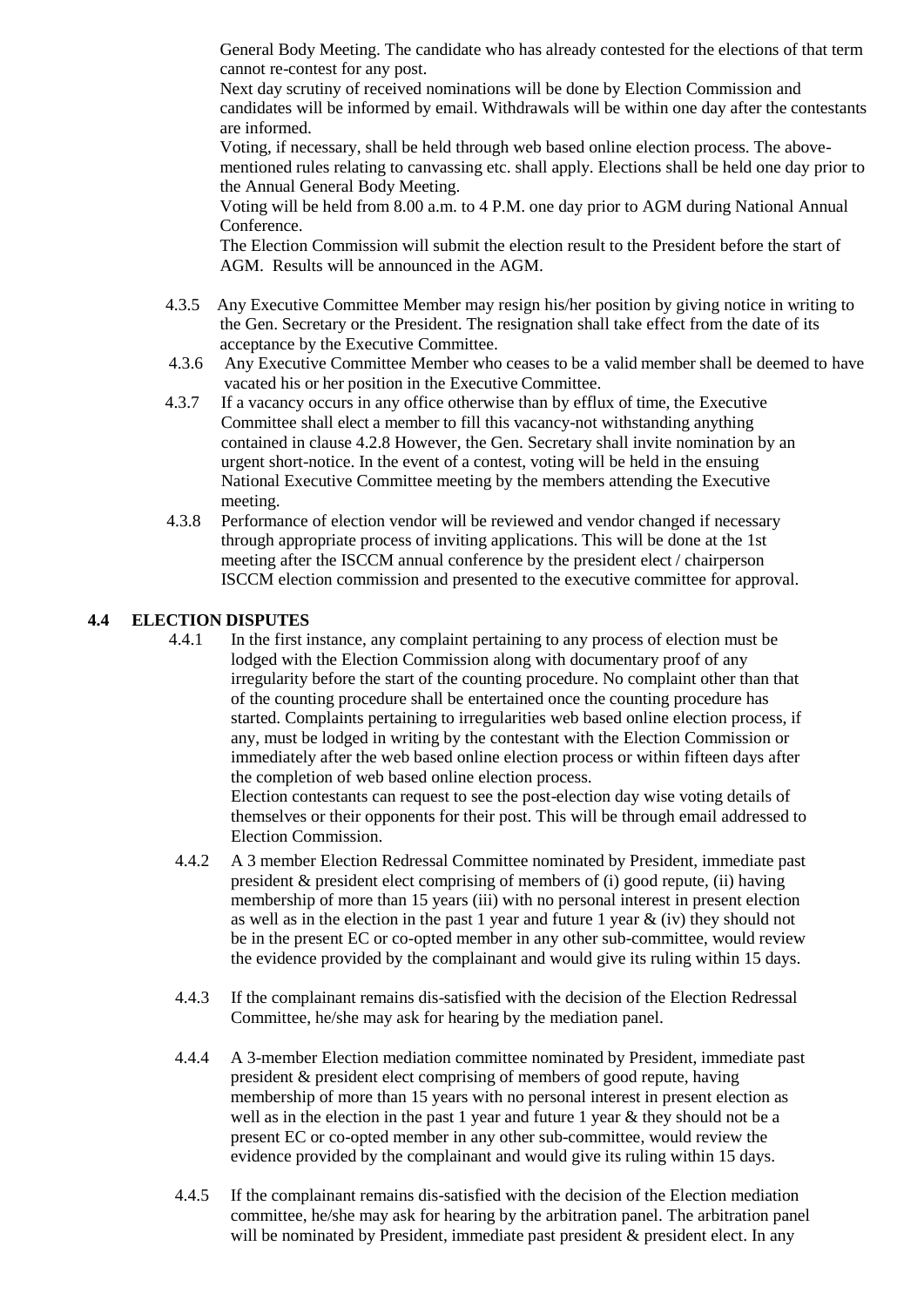case, complete panel of arbitrators should be acceptable to all parties holding stake in the election process.

- 4.4.6 The Panel of Arbitrators shall comprise of
	- i) 2 members of good repute, having membership of more than 15 years with no personal interest in present election as well as in the election in the past 1 year and future 1 year & they should not be a present EC or co-opted member in any other sub-committee
	- ii) Retired High Court Judge / Eminent Jurist /
- 4.4.7 The arbitration proceedings shall be conducted in accordance with the Indian Arbitration and Conciliation Act, 1996.
- 4.4.8 The seat of Arbitration shall be at the Head Quarters of the Society at Mumbai & the process should complete within 30 days.
- 4.4.9 The decision of the panel of Arbitrators shall be final and binding on all parties.
- 4.4.10 The National Executive Committee of the Society shall determine the fees payable to the non-ISCCM arbitrators
- 4.4.11 The fee payable to the Arbitrators shall be borne by the contestant seeking arbitration if he / she loses arbitration. However society will bear this cost if he wins it. However, the candidate cannot claim any compensation what so ever.
	- 4.3.9.1 However no candidate holding stake in election either appellant or defendant can claim any compensation or any allowances related to any head during this redressal or arbitration process.
- 4.4.12 Once results are declared, it cannot be changed by any committee including election committee. It can be changed only following decision by either a Redressal Committee, or mediation panel or arbitration panel.

# **4.5 CO-OPTION OF EXECUTIVE COMMITTEE MEMBERS**

The Executive Committee shall co-opt the following members in their first meeting after the Annual General Body Meeting.

- 4.4.1.1 Joint Secretary to be nominated by the President by his / her choice.
- 4.5.1 President, Immediate Past President, President-Elect, General Secretary and General Secretary- Elect shall be ex- officio members of the College Board of all committees except Credentials committee and Election Commission.

# **5.1 ORDER OF PRECEDENCE SHALL BE AS UNDER;**

Protocol and seating arrangement on Dais at various functions.

- Jt. Secretary Organizing committee
- General Secretary ISCCM
- President ISCCM
- Chief Guest
- Guest of Honor
- President Elect
- General Secretary Elect
- Immediate Past President.
- Co-Chairman Organising Committee

#### **6. MEETINGS**

6.1.1 Annual General Meeting: The Annual General Body Meeting of the Society ("AGBM") shall be held each year on a day, time and place to be fixed by Executive committee (January / February unless otherwise decided by the executive committee under exceptional situations) when the change of office bearers, if any, will take place. The President will Chair the Meeting along President Elect, General Secretary & Immediate Past President.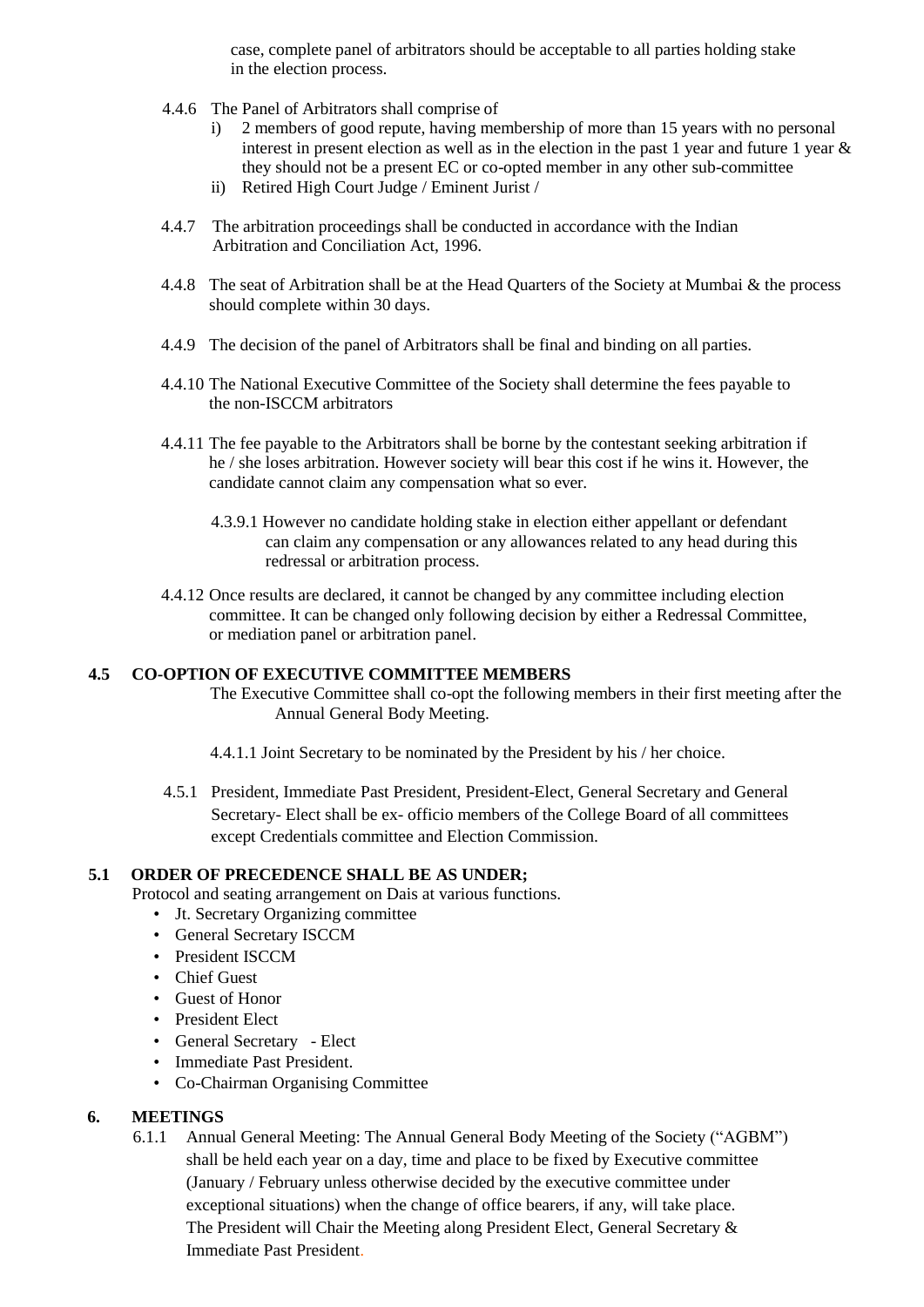The Notice and Agenda for AGBM shall be posted at website and e-mailed to every Life member and Founder Life members at least 30 days in advance of the date fixed for the meeting. Any member desiring to move a resolution at the AGM shall give notice of the same in writing to the General Secretary at least twenty days. before the date fixed for the General Meeting.

The EC shall submit (i) an Annual Report of the proceedings of the Executive Committee and its Committees; (ii) annual reports of branches (received in office by 31<sup>st</sup> December); (iii) Report on the activities of the society (iv) a statement of the assets and liabilities of the society; (v) an abstract of receipts and disbursements during the year and (vi) the report of the Auditors. All the Reports and documents will be circulated online before one month of the AGBM and also posted on website of ISCCM simultaneously

- 6.1.2 The President shall preside over all meetings of the EC and the General Body. The hierarchy will be as follows –
	- 1. President
	- 2. President-Elect
	- 3. Vice President (who is running in 2nd year as his/her current tenure and is senior in ISCCM as per his membership year)
	- 4. Vice President (who is running in 2nd year as his/her current tenure and is junior in ISCCM as per his membership year}
	- 5. Vice President (who is running in 1st year as his/her current tenure and is senior in ISCCM as per his membership year)
	- 6. Vice President (who is running in 1st year as his/her current tenure and is Junior in ISCCM as per his membership year)
	- 7. General Secretary
	- 8. General Secretary-Elect
	- 9. Secretary
	- 10. Treasurer
	- 11. EC Member (as per seniority of his/her membership in ISCCM) (Joint Secretary, Vice-Chancellor and chairmen of the co-opted post)
- 6.1.3 The President may, whenever he thinks fit, and upon a requisition made in writing and signed by not less than 20% or 100 whichever is less, Members (Life members and Founder life members) of the Society, shall convene a Special General Body Meeting ("SGBM") at such place as he may decide. Any requisition made by the members shall state the objects of the SGBM proposed to be called and shall be addressed to the General Secretary.
- 6.1.4 The General Secretary shall, upon receipt of such a requisition, proceed to convene, under orders of the President, a SGBM which shall be held within sixty days from the date of receipt of such a requisition, at a place and time fixed by the President.
- 6.1.5 At the SGBM, only the business for which notice has been given or such questions as are incidental to such business shall be discussed.
- 6.1.6 20% of members (Life members and Founder life members) or 100 whichever is less present at a General Body Meeting shall form the quorum for that meeting.
- 6.1.7 If within half an hour from the time appointed for a General Body Meeting there is no quorum, the meeting, if convened on the requisition of members, shall be dissolved, and in any other case, shall stand adjourned to fifteen minutes and will meet on the same day and at the same place.
- 6.1.8 The person presiding at the General Body Meeting may, with the consent of the Members (Life members and Founder life members), adjourn the same from time to time and from place to place: but no business shall be transacted at any adjourned meeting other than the business left unfinished at the meeting from which the adjournment took place.
- 6.1.9 No quorum shall be necessary for any adjourned General BodyMeeting.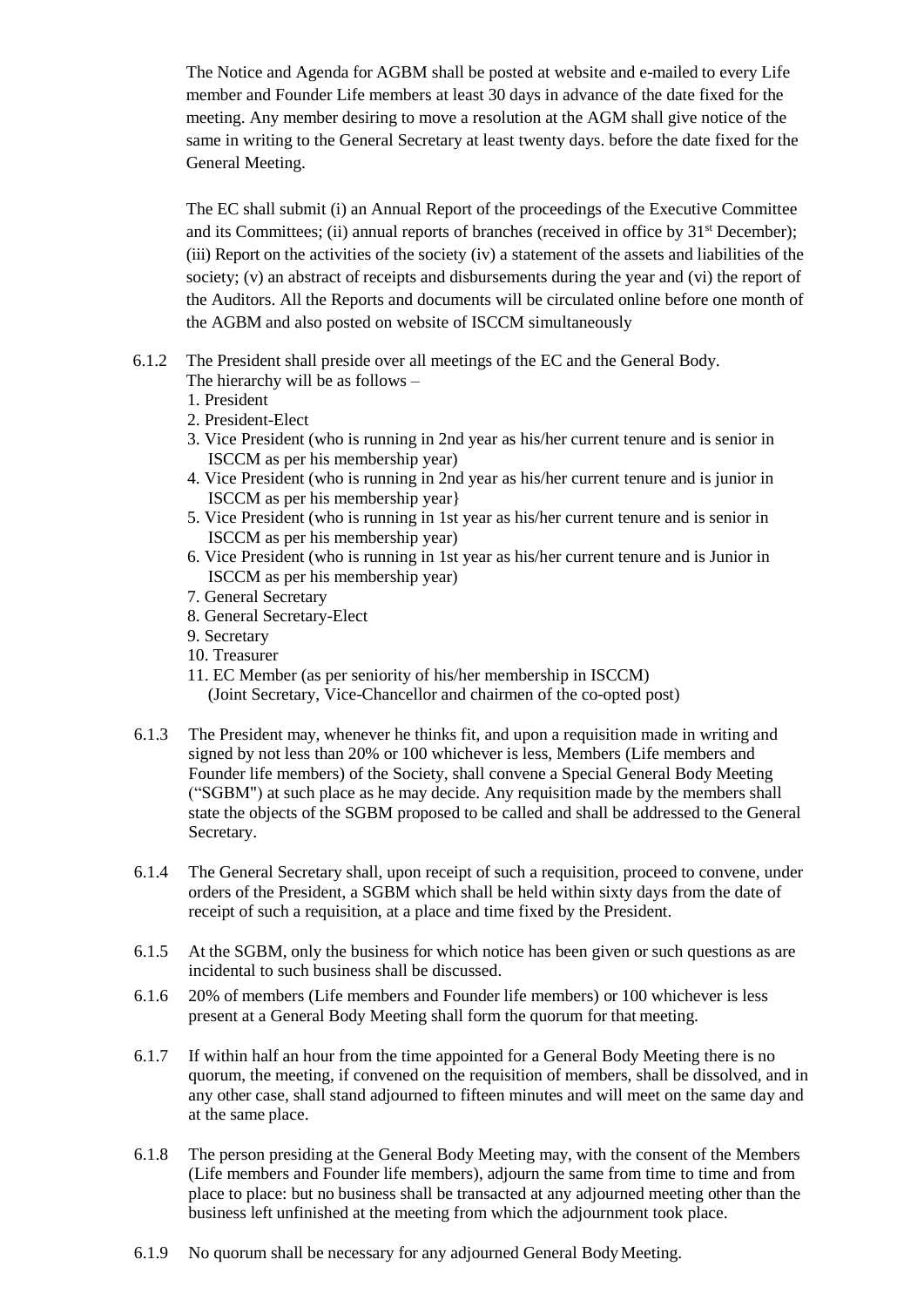6.1.10 Subject to the law being in force at that time the resolutions passed in a General Body Meeting shall be given immediate effect to, by the office-bearers of the Society, unless stated otherwise.

## **6.2 MEETING OF EXECUTIVE COMMITTEE**

- 6.2.1 A meeting of the EC shall be convened by the General Secretary with the consent of the President.
	- 6.2.1.1. The airfare for the travel to the EC meeting will be reimbursed as per society Travel rules i.e.; as per the minimum decided by the EC at the beginning of the year once the dates for EC are fixed or as per ISCCM travel policy.
	- 6.2.1.2. No reimbursement shall be given in case of cancellation of ticket unless the meeting has been cancelled or postponed by the president or ass per ISCCM travel policy
	- 6.2.1.3. An Action taken Report (ATR) shall be maintained in the ISCCM head office. All major decision taken during the EC meeting shall be recorded in the ATR after confirmation of minutes in the next EC.
- 6.2.2 Frequency of EC Meetings: The EC shall meet at least four times in a year or at such times necessary for transactions of the business for the Society.
- 6.2.3 Mandatory. Actions by the EC: The EC will submit (i) an annual report of the activities of the various Sub-Committees if any, (ii) the activities of the Society (iii) statement of the assets and liabilities of the Society; (iv) an abstract of receipts and disbursements during the year and (v) the report of the Auditors, if any during the last EC Meeting before the Annual General Body Meeting.
	- 6.2.2.1 E-meetings of EC members: An e-meeting of all the EC members may take place via recorded Video Conference during the intervals between the 4 EC meetings (physical or via recorded video conference). A group of all executive members will be formed on internet after every AGBM. The General Secretary will ensure that every executive member is getting the mail in the group.
	- 6.2.2.2. No member of EC will put agenda directly to all the other members of EC. The member wishing to circulate any agenda item, shall first refer it to president. If president feels that any agenda item requires urgent discussion, he will put in front of the executive members through group e-mail addresses.
	- 6.2.2.3. EC members will get one week to give their view point on the issue under discussion. After one week the president will give the conclusion of E- meeting. If there is no objection for 2 days then the proposal will be considered to have been passed.
	- 6.2.2.4. The general secretary will summarize the discussion during the which has to be confirmed in the next EC meeting.
- 6.2.4 The General Secretary shall convene a special meeting of the EC upon a requisition in writing signed by not less than 10 members of the EC. At least three weeks prior notice shall be given to the members of the EC for an ordinary meeting of the Governing Body. An urgent meeting may be called at a shorter notice which should not be less than 7 days.
- 6.2.5 Ten members of the EC shall be the quorum for meeting of the EC. If there is no quorum within 15 minutes after the stipulated time, the meeting if convened upon the requisition of members shall be dissolved and in any other case shall stand adjourned for half an hour and meet in the same place and on the same day. For such an adjourned meeting a quorum will not be necessary and it may transact the business for which the meeting was called.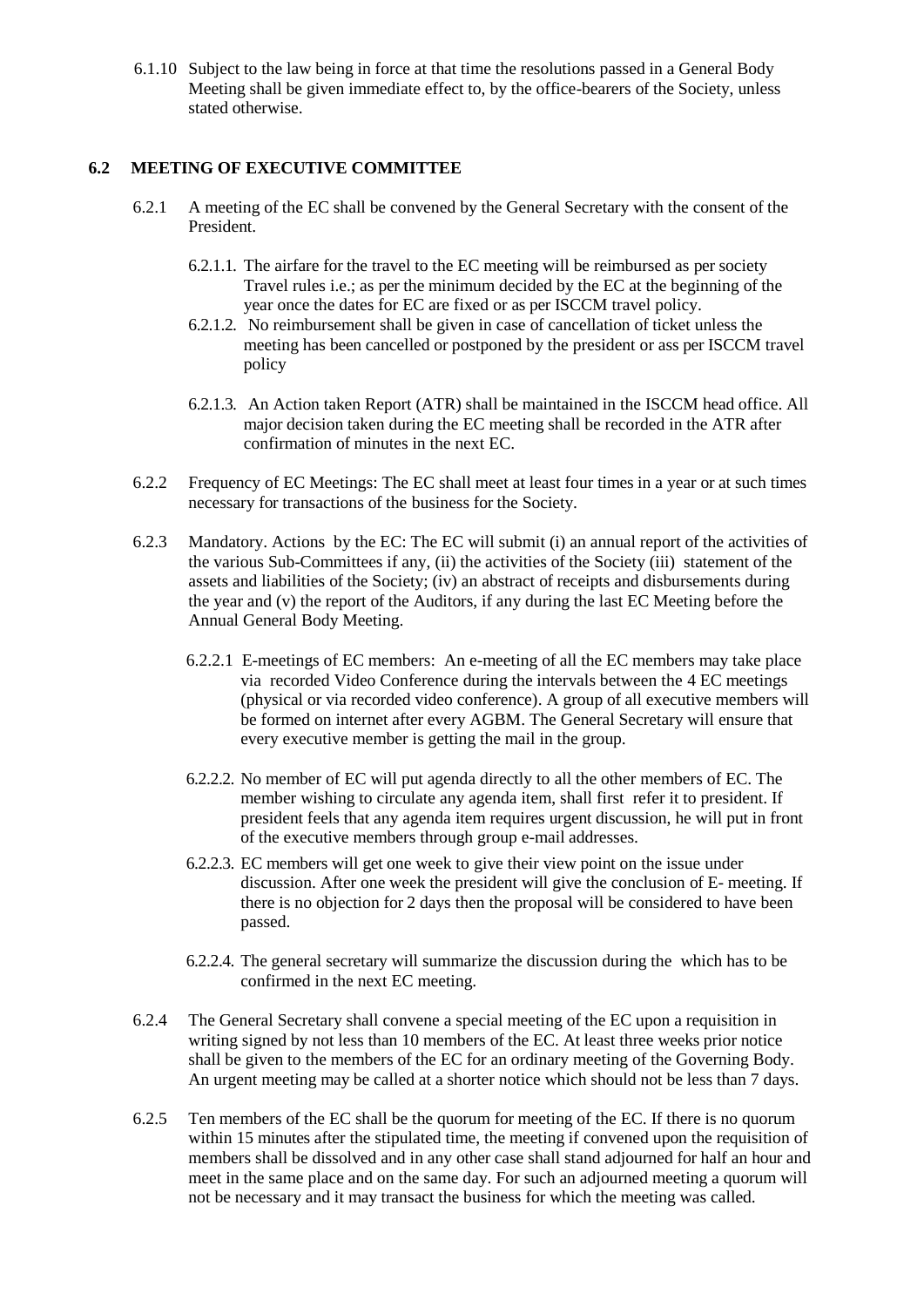# **7. MANAGEMENT**

- 7.1 The management of the Society shall be vested in the EC, which in addition to the powers conferred on EC expressly by these rules, may exercise all such powers, and do all such acts and things, as may be exercised or done by the Society except power to do such acts which are directed or required to be done under any law for the time being in force, by the Society in the General BodyMeeting.
- 7.2 Under extraordinary situation, the EC decision will hold good till next AGM.

# **8. PROPERTY, MONEY AND ACCOUNTS**

- 8.1 The property, movable or immovable, belonging to the Society shall vest in the Society. However, EC shall exercise all powers, including but not limited to the power to buy, sell, rent, assign, handover the possession, give discharge etc., over the movable or immovable property belonging to the Society.
- 8.2 No sale, exchange, mortgage, lease or other transfer of immovable property belonging to the Society shall be valid till at least the President, President elect and the General Secretary/Treasurer execute the document of transfer.
- 8.3 All moneys of the Society shall be deposited and /or invested:-
	- 8.3.1 In approved Bank or Banks.
	- 8.3.2 In Government and other negotiable trust securities or in any other mode permitted under the Act or in accordance with the administrative orders of Government from time to time.
- 8.4 Accounts and other investments in the name of the society shall be operated by the President, General Secretary, Secretary and Treasurer, each document being signed by any two of them till Annual General Meeting to be held in year 2021. After Annual General Meeting of 2021, Accounts and other investments in the name of the society shall be operated by the President, President-Elect, General Secretary and Treasurer, each document being signed by any two of them.
- 8.5 All finances, funds raised in the name of ISCCM (Central body) by any individual, committee, subcommittee, will be deposited in the central body account at Mumbai.
- 8.6 No money can be spent without prior approval of the EC irrespective of who has raised the funds.

# **9. DUTIES OF OFFICE-BEARERS**

# **9.1 President:**

The President will preside over the General Body and all other official meeting of the Society. The President shall guide the activities of the Society and further the aims and objectives of the Society. The President will appoint Chief Election Commissioner and the sub committees along with the Chairman of various Committees.

The President will be the Chairman of the Annual Conference (CRITICARE). The President may allocate all or any of the powers and duties under this or any other clause of these rules to the General Secretary.

- 9.2 **Vice - President:** Vice-President will preside over the meetings in the absence of the President and President elect as per their seniority defined in 6.1.2. They will act according to the duties assigned by the President and help the President actively to further the aims and objects of the Society.
- 9.3 President-Elect: He / She will act according to the duties assigned by the President and help the President actively to further the aims and objects of the Society. The President Elect will be the Scientific Committee Chairman for the Annual Conference (CRITICARE)
- 9.4 General Secretary Elect: the General Secretary Elect will assist the General Secretary in day today activities of the society
- 9.5 General Secretary: Subject to the control and regulations of the EC, the General Secretary shall be responsible for carrying out the directions and decisions of the EC in particular. The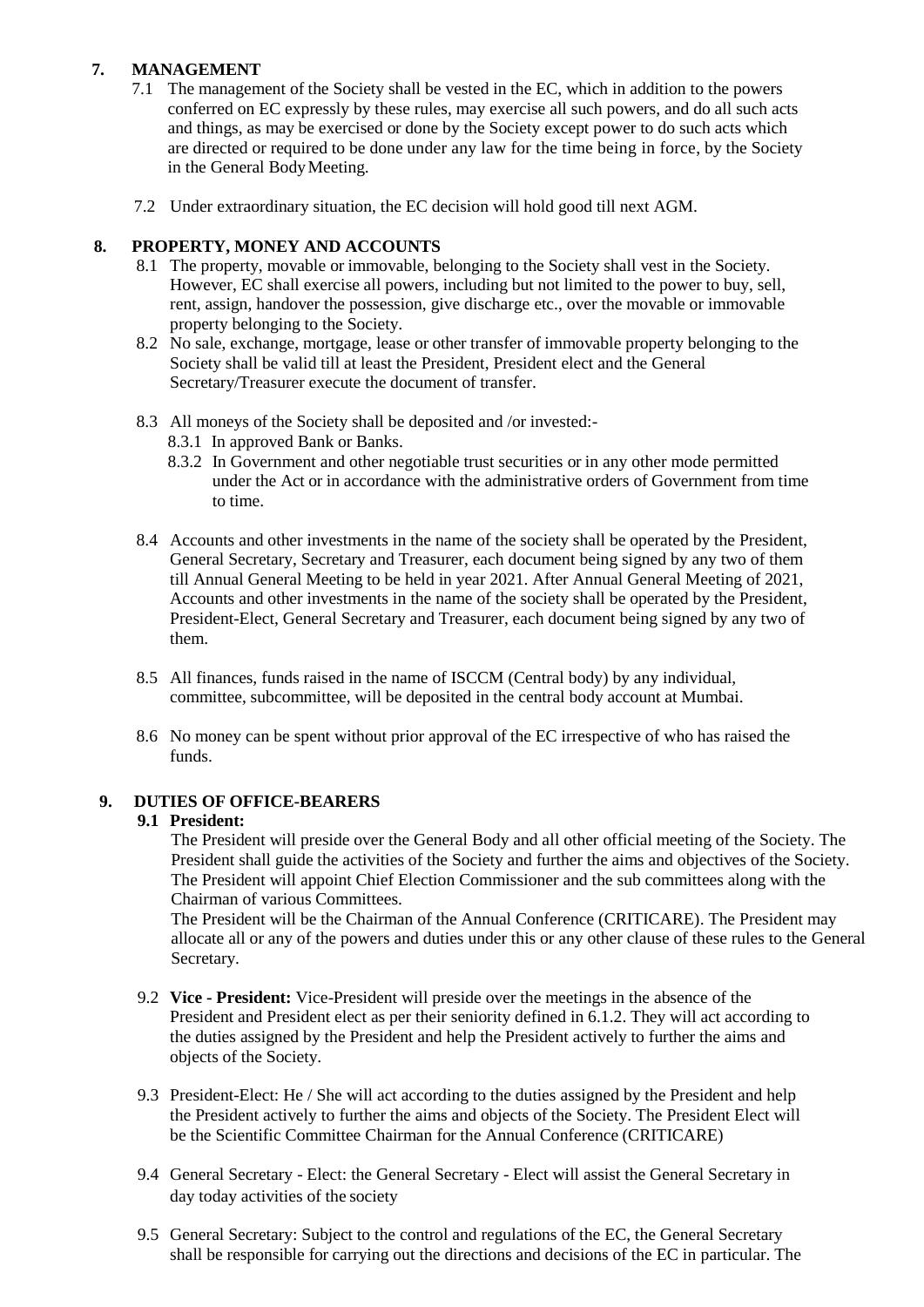General Secretary will be Organizing Secretary of Annual Conference. In addition, the general secretary shall have the following powers and be responsible for the following functions:

- 9.5.1 to convene meeting of the EC whenever necessary or called upon to do so.
- 9.5.2 to have administrative control over all the affairs of the Society
- 9.5.3 to keep accurate minutes of all the meetings of the Society and EC
- 9.5.4 to prepare the annual report of the Society
- 9.5.5 to be in charge of the furniture, library and all documents and other assets of the Society.
- 9.5.6 to collect all dues of the Society and pay in all such amounts into the banking account of the Association, and inform the Treasurer once every month of the money so paid.
- 9.5.7 to make disbursement and maintain vouchers, provided that any expenditure exceeding Rs. 15000/- in a month shall be made after obtaining sanction of the Finance Committee and EC.
- 9.5.8 To perform such duties as are incidental to his office.
- 9.5.9 All notices, communications, letters, memoranda and other papers whether they are acts of the Executive Committee or of the General Body shall be signed or authenticated by the General Secretary and when so signed or authenticated shall be conclusive.
- 9.6 Joint Secretary: He / She shall carry out such duties as are assigned to him/her by the President.
- 9.7 Treasurer: The Treasurer shall maintain true accounts of the funds and other assets of the Society and of funds and other assets connected with or in any way controlled by the Society.
- 9.8 Elected Office Bearers (President, President-Elect, Vice President, General Secretary, General Secretary Elect and Treasurer) of the National EC shall not hold any official post in the EC of the City Branches (i.e. Chairperson, Secretary and Treasurer) during their tenure on the National EC.

# **10. MISCELLANEOUS ADMINISTRATIVE RULES**

10.1 Every question submitted to a meeting of the EC or of the General Body shall be decided according to the majority of the votes cast by the members present and voting at such a meeting. In case of equality of votes, the person presiding shall have a second or casting vote in addition to his vote as a member.

#### **Audit of Accounts**:

10.2 Once at least in every year, the accounts of the Society shall be examined and audited. The Audit will be conducted by one or more firms of Chartered accountants appointed for the ensuing year by the members at AGBM for each year. The report of the Auditor or Auditors shall form part of the Annual Report submitted to the next AGBM. The Auditor of the Society shall hold office until the conclusion of next AGBM. The retiring Auditors shall be eligible for re-appointment every 3 years. The Auditor or Auditors shall be paid such remuneration or honorarium as the EC may fix with the Auditors and as may be approved in the AGBM at which such Auditor or Auditors may be appointed.

Manner of service of notice by the Society to the member or members:

10.3 Any notice required by these Rules may be given by sending by ordinary prepaid post to the address mentioned in the register of members and the same shall be deemed to have been received by the addressee on the date on which it would have reached him in the ordinary course of post.

# **11. PUBLICATIONS AND APPOINTMENTS OF HON. EDITORS**

- 11.1 The Society may publish a Journal, books, pamphlets or any other publications under the general directions of the EC. The Journal shall be published under the direction of an Editorial Board, consisting of Editor (1), Executive Editor (1), Assistant Editors (2), and Members (5). The Board shall be in office for three years and will be eligible for renomination so as to have a total tenure of not more than six years. The Editorial Board shall work under the general control and supervision of the EC and shall submit six monthly reports to EC at its next meeting.
- 11.2 The Editor's post shall be filled by inviting nominations from amongst the members of the Society. The Credential Committee will review these nominations and recommend 3 names to the EC in the order of merit for consideration to nominate one person out of these as the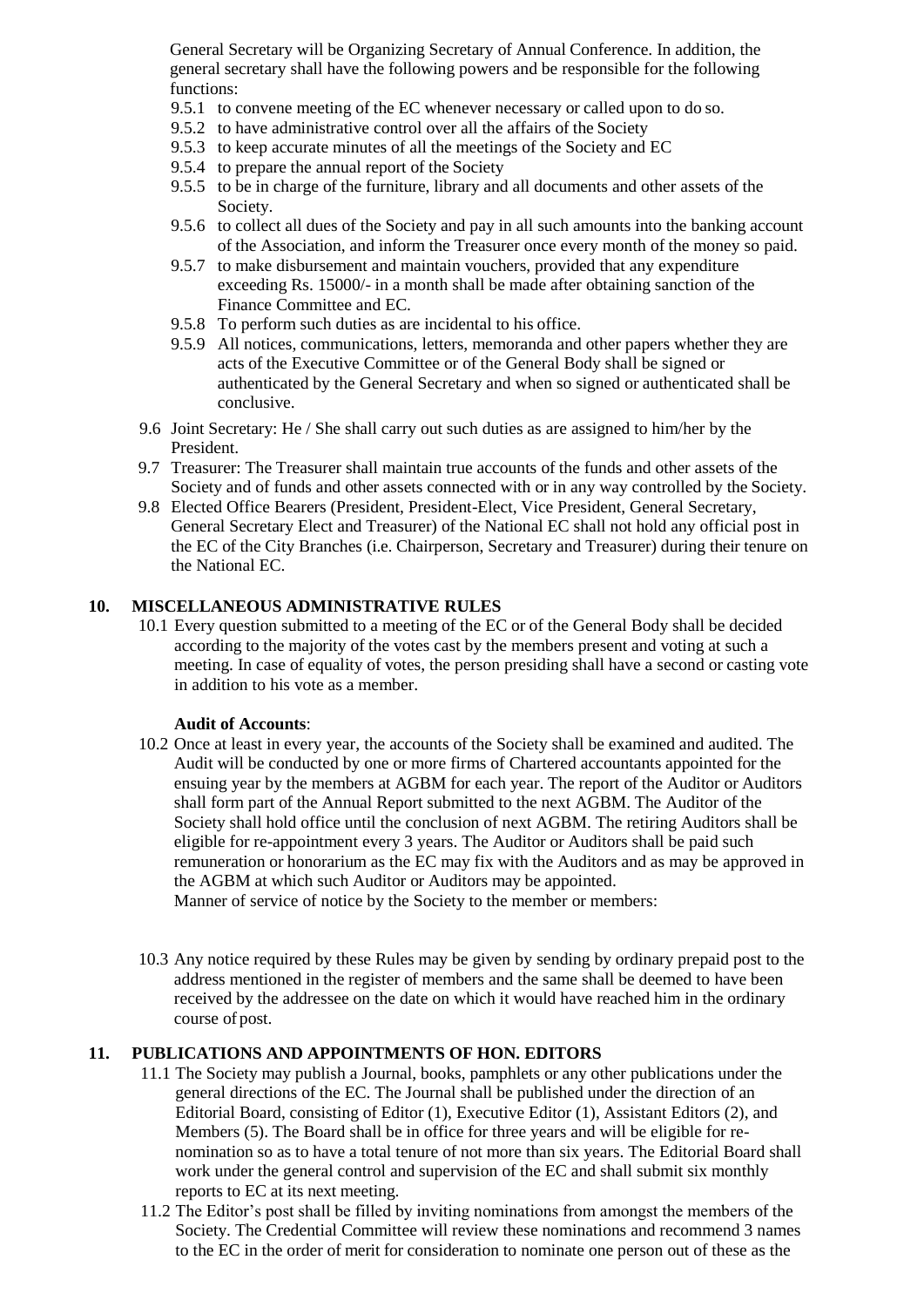Editor. The Editor so nominated shall hold the position for a period of 3 years but shall be eligible for re-nomination for a maximum of one more tenure of 3 years, consecutive or otherwise. For all other periodicals or books or books to be published by the Society, nominations for the Editorship shall be processed by the Credential Committee and EC in a similar manner.

11.2.1 The Editor-in-chief, 1 Asst. Editor and 3 members shall be nominated by the EC as and when the vacancies arise in consultation with the Chief Editor. The remaining 1 Asst. Editor and 2 members shall be nominated from the place of publication of the journal with the concurrence of the Editor-in-chief.

ISCCM shall electronically publish a bi-monthly newsletter called the Critical Care Communications. The President-elect shall be the editor of the newsletter. His term will not extend beyond 1 year. At the time of change of Editor, The President Elect will nominate 3 Associate Editors and Members of Editorial Board for Critical Care Communications in discussion with EC.

# **12. ACADEMIC WINGS**

- 12.1 The Society may constitute one or more Academic Wings under its framework to carry out its Academic and Research objectives.
- 12.2 Such wings or units shall evolve their own working rules and regulation framework of the Society.
- 12.3 One such Academic wing, Indian College of Critical Care Medicine has already been started with effect from 2012.

# **13. BRANCHES**

- 13.1. Any City having at least 10 valid life members of the Society can form a Branch. Applications for the formation of City Branch shall be made to the General Secretary who after due scrutiny shall place before the National EC his / her recommendations for their consideration. The decision of the National EC shall be final. The Secretary of the proposed City Branch after receiving the approval letter to form the City Branch from the General Secretary will proceed to open a bank account in the name of "ISCCM - City Branch ----------" and complete all other necessary formalities viz. charity commissioner, society registration, legal and other taxation or any other relevant/related formalities of society formation. The city branch will be solely responsible for maintaining its own accounts, including auditing of the accounts, investments, filling of income tax returns and tax liabilities and any other related/relevant matters and liabilities. No liabilities, financial or legal or any other matters arising of/in regard to above shall be the responsibility of the Central Body of ISCCM.
- 13.2 A Member of the ISCCM National automatically becomes a member of the local Branch. There is no separate Membership or Membership form for the local Branch. No Local/City branch can make its local member.

All City Branches shall be governed by the Constitution of the Society. Branches will follow constitution of ISCCM in letter and spirit when a provision is not there in branch constitution. The administrative, financial and local academic activities of the Branches are governed by their own Branch Executive Committee ("BEC").

- 13.3. The head of the City Branch shall be known as 'Chairman' and not as 'President'. The BEC shall consist of 1 Chairman, 1 Secretary, 1 Treasurer and 6 Committee members.
	- 13.3.1 City branch can form their local committees for regulating and conducting various affairs at their city level. The details of such committees should be sent to the center and uploaded in the Branch management system. It will strictly follow the rules laid down in the constitution. They can have co-opted members to form their committees and also for conducting various activities at local level.
	- 13.3.2 A copy of the Branch letterhead containing the names of city branch office bearers should be sent to the center within one month of constitution of a new body and also be uploaded in the Branch Management system ("BMS").
	- 13.3.3. The BEC shall hold its executive meeting at quarterly intervals in a given year or more often, if required.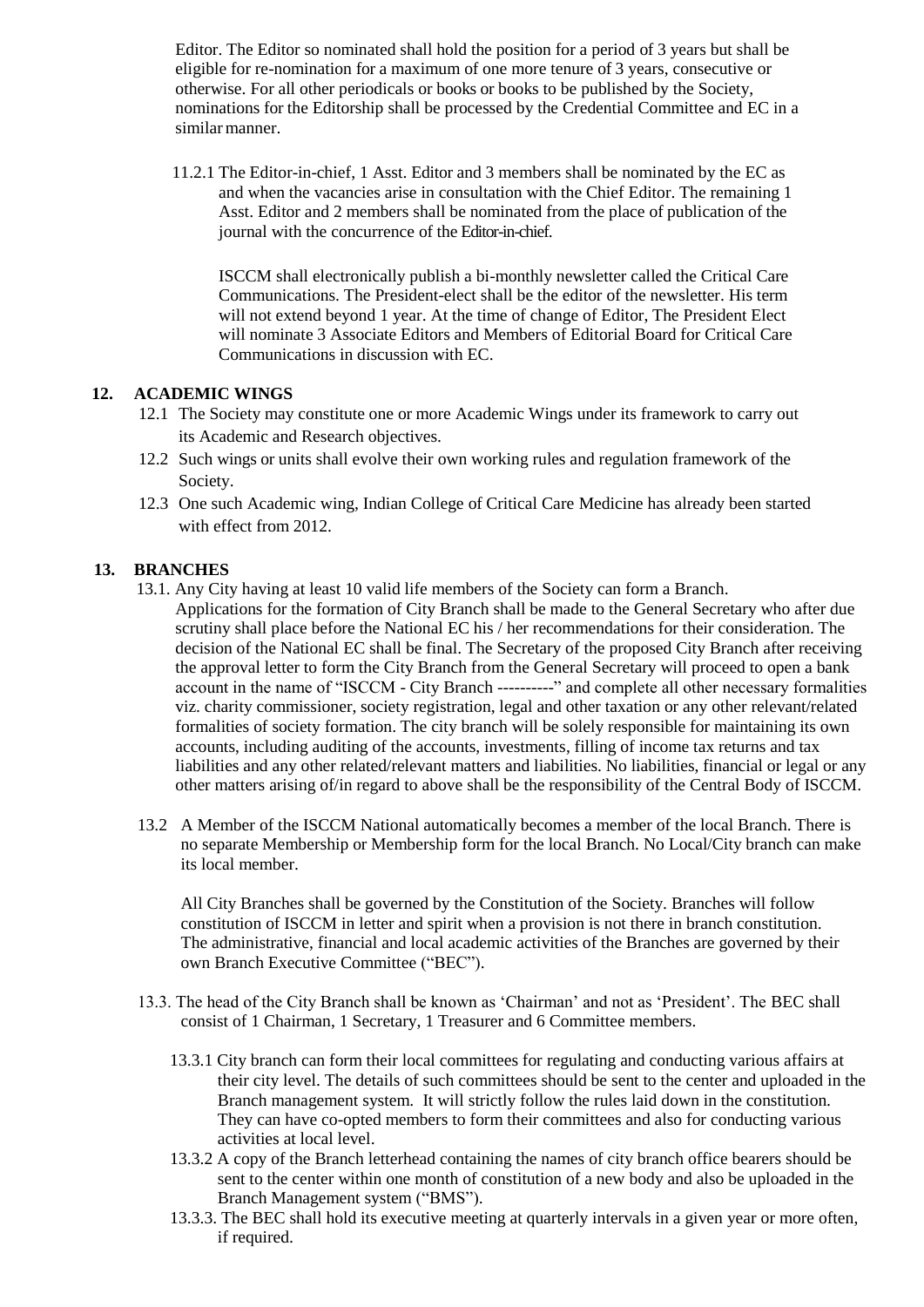- 13.3.4 The BEC shall maintain proper records of the minutes of their executive committee meeting and annual general body meeting.
- 13.3.5 All members must pay their dues to the Central Office of the Society only. All City Branches will forward the entire amount of membership fees along with membership form of the society to the Headquarters, if received by them. No additional membership fees are to be collected by the city branch from the member.
- 13.3.6 Center will send 50% of the membership fees as city branch share, if the city branch is submitting its audited account regularly. Local body cannot charge extra fees related to membership.
- 13.3.7 The share will be paid by the centre only if the city branch had completed all compliances like submission of audit report, election report, and branch report to the centre by 31<sup>st</sup> December. There will be no carry forward of the branch share.
- 13.3.8 City branch members will be entitled for all the privileges applicable from the center including Lifelong subscription of soft copy of the journal.
- 13.3.9 Will get discount in national/Local conference registration fees if their email and mobile numbers are updated with the BMS and the center database.
- 13.3.10 Through members login in the website can have additional accesses Life members have the Right to vote and contest in branch elections
- 13.4. Other provisions relating to functioning of branches:
	- 13.4.1 City branches can have Free access to webcasts They can apply for research grants. Paediatricians and Nursing can also be a part of city branch if they are registered with the National Body.
	- 13.4.2 City branch preferably should have a fixed address within two years of its formation.
	- 13.4.3 Every branch will promote academic, educational and research activity in its branch. A minimum of two academic activities in a year is mandatory. The attendance and details of the meetings along with photographs should be uploaded in the branch management system of its own city. All educational and research activities should also be loaded in the BMS.
	- 13.5.1 Each City Branch must Upload/submit an Annual Report of its activities in each calendar year, as well as a copy of its audited accounts in the BMS and also to the National Secretariat before 31<sup>st</sup> of Dec. every year. Branch will send their audited accounts, minutes of the meetings held, annual report to the center before 31st Dec. every year and the same needs to be uploaded with the BMS. All publications related to city branch should also be updated in the BMS
	- 13.5.2 BMS of the city needs to be updated on regular bases by the chairman and secretary with members email addresses and mobile numbers as mandatory. The City Branch may organize local academic activities in any sub-specialty of Critical Care Medicine. The central office shall not be responsible for providing any form of financial assistance to hold these academic activities.
	- 13.6.1 All proceeds of registration and sponsorship must be deposited in official registered local ISCCM branch account. If the national conference has been planned by the center in a city, where there is a city branch of ISCCM then the local city branch of ISCCM cannot hold state, zonal conference, meetings seminars, workshops, and symposia. the local branch can only conduct regular monthly academic activities of not more than 100 delegates. The City Branch will not sponsor/co-sponsor/advertise for any organization with similar ideology for any academic/ Non-Academic programs without prior written approval of the National Executive Committee.
	- 13.7. The local city branch will not share the ISCCM patented logo with any other Organisation without prior written permission from President, General Secretary. The local branch of ISCCM is permitted to use the logo in local ISCCM official functions, local meeting, local seminars, CME, workshop provided the registration amount and sponsorship amount has been deposited in local official registered ISCCM bank account.
		- 13.7.1 The EC at any given time reserves the rights to discuss / scrutinize / question any such sponsorship / co-sponsorship by the City Branch which has worked against the interest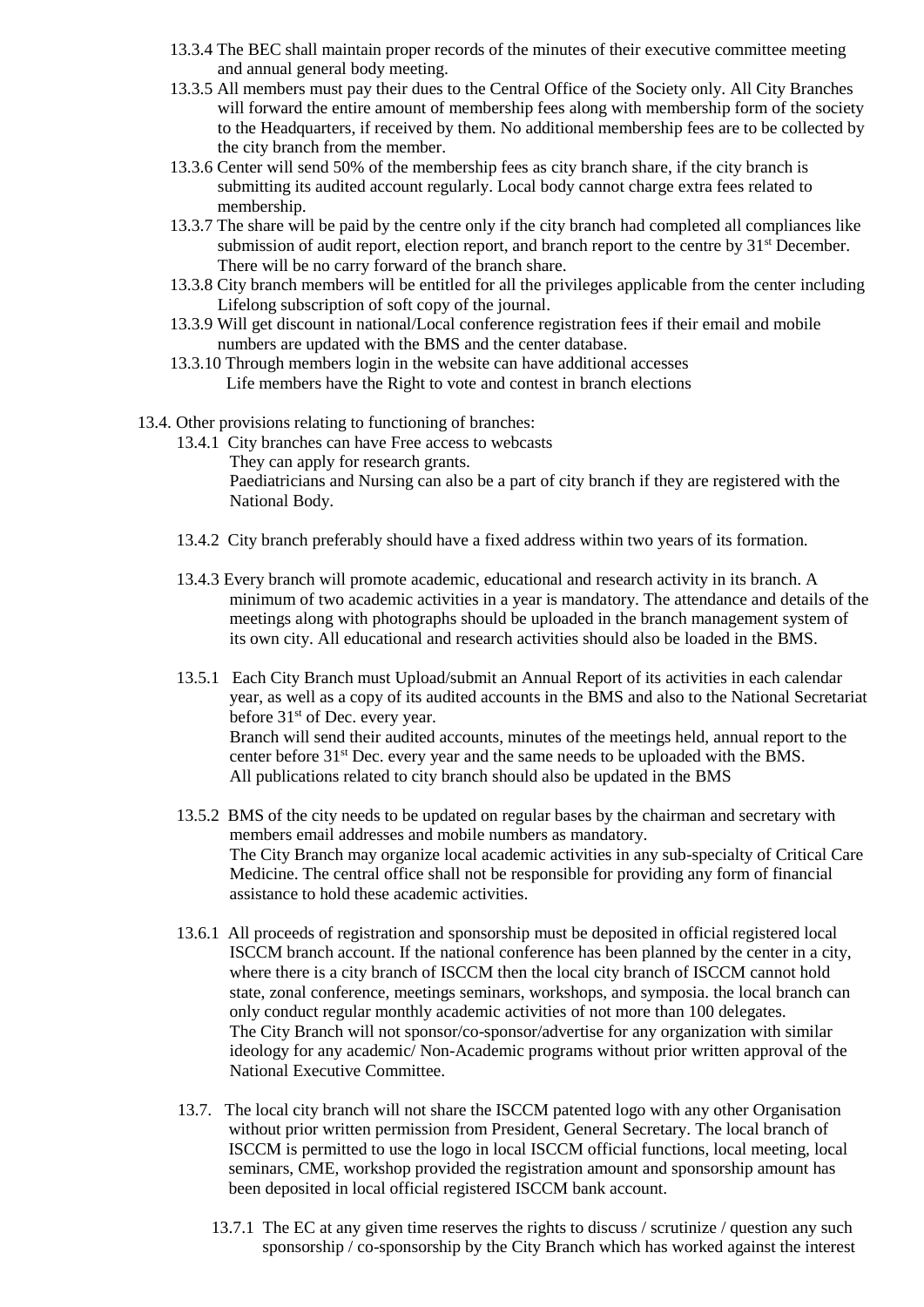of the Society. The Chairperson and Secretary of the concerned City Branch in which case, will be called to the National Executive Committee for investigation. If after due investigation in the EC meeting, it is found by  $2/3<sup>rd</sup>$  majority of the attending members that prima facie the sponsorship/co-sponsorship by the City Branch has worked against the interest of the Society, the matter will be referred to the General Body for necessary course of action/ measures. The decision taken at the General Body Meeting will be final and binding on the concerned City Branch.

13.7.2 Once the AGBM is over, until the next AGBM if any matter arises and needs intervention, scrutiny and action will be taken by the center ISCCM executive committee with 2/3 majority.

#### 13.8 LOGO

13.8.1 Use of ISCCM Logo By Branches: As a member everyone has got the right to use the ISCCM logo for creative academic activities. The permission has to be taken directly from the center for ISCCM brand/Logo use. The details of the activities have to be sent in advance to the center for permission. Permission will be granted after due approval of President, General Secretary. An amount of Rs. 50000/- (Rupees fifty thousand only) will be charged and deposited to centre ISCCM account as endorsement charges. The proof of collection and deposition has to be sent to the center for record keeping purpose.

If any other organisation apart from ISCCM wishes to take endorsement of ISCCM and use its logo for meeting, seminar, state conference, national conference, workshop then the organisation needs to pay an endorsement fee to ISCCM center as follows:

- i. Local meeting, seminar, cme, workshop, conference: INR 50000/- (fifty thousand only)
- ii. State, zonal meeting, conference, seminar, cme, workshop: INR. 75000/- (seventy five thousand only)
- iii. 3) National meeting, cme, conference, workshop, cme: INR 1,00,000/- (one lac only).
- 13.8.2 For all ISCCM city branch activities all collection money should be deposited with City Branch Account only, no separate account should be opened at any cost for different purposes. The signing authorities and City Branch Account remains the same.
- 13.8.3 A member wishing to resign his / her membership shall send a written communication to the general secretary.
- 13.8.4 Membership fees paid by the members to the society is not refundable and the name of such member shall be removed from the membership register after approval by the national executive committee in its regular meeting.
- 13.8.5 Membership suspension against Misconduct: Centre can take a decision of suspension of membership of any member when 2/3rd of the City Branch members gives evidence of misconduct in writing against him or her which shows interest against the society. As per the constitution of the society any unacceptable or improper behavior, by a member which can create harm to the society will be considered as misconduct. If center receives any compliant from local member with support of 2/3 City Branch life members, this compliant will be scrutinized by center & appropriate action will be taken after detail report of observer appointed by center with EC mandate.

#### 13.9. BRANCH MANAGEMENT SYSTEM (BMS)

ISCCM is growing every year, after 24 years it has more than 10000 members with 76 branches all over the country. With the increase in the number of branches and passage of time it was felt that other than few branches the activities, participation and involvement of other branches with centre are decreasing. It was also felt that their involvement in National election is decreasing. Hence the Idea of this Branch Management system (BMS) was launched.

Branches were made with a motive to evenly spread out the knowledge of critical care and ISCCM activities all over the country. Branches were given the rights to organise their own academic and social activities and also to organise the National Conference. Branch constitution was also made to maintain uniformity. All branch activities along with their audit report is submitted to the centre annually. It is the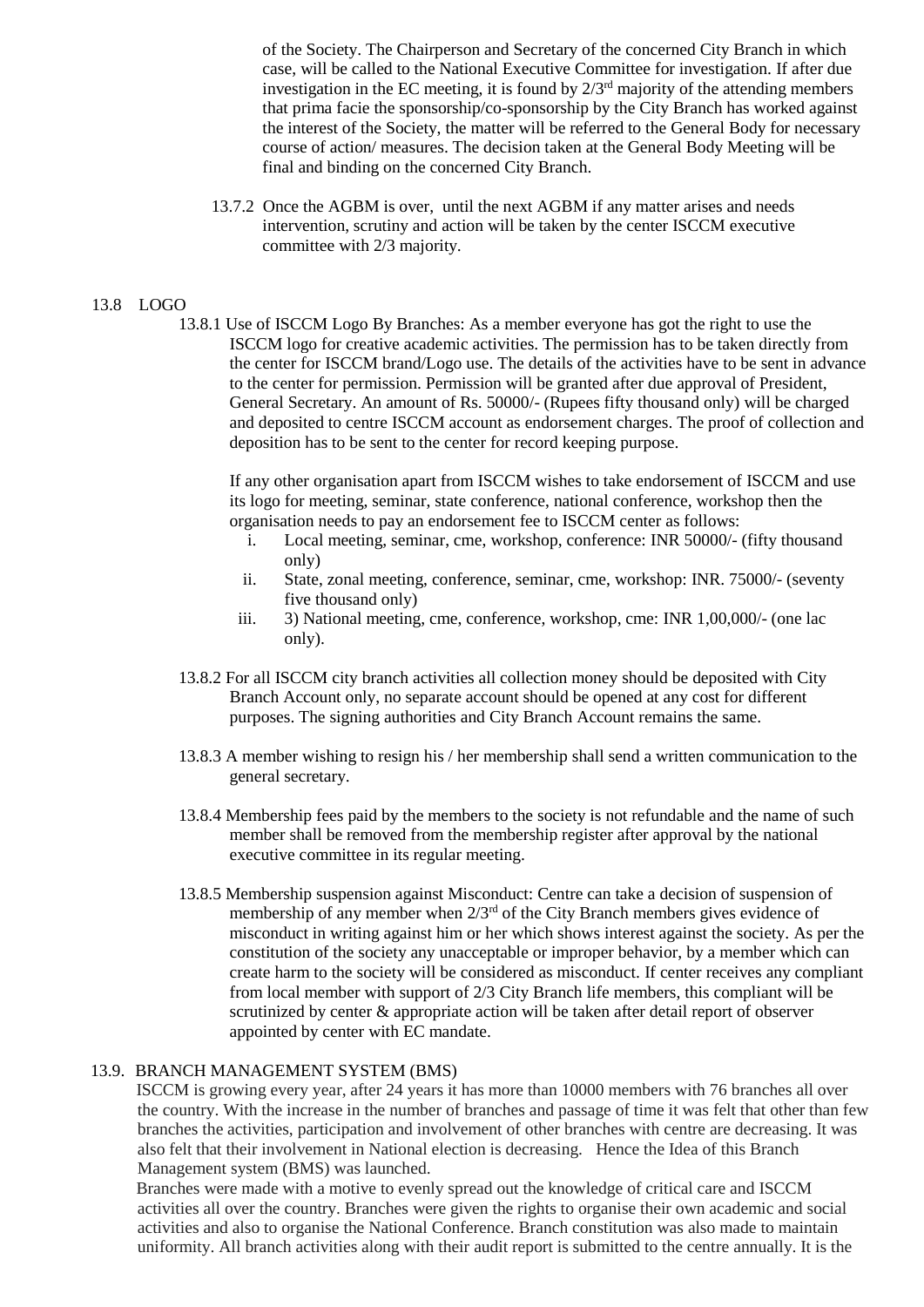centre's job to review the branch activities annually. Credentials are given accordingly depending upon the involvement of branches with the centre and other activities.

Through BMS every branch is linked directly to the centre. Instead of Centre, the stakeholder is now the branch. The chairman and secretary of the branch has open access to upload and de-load in their webpages assigned. They have freedom of uploading all their activities, election results, audit reports on their own. They can conduct their city branch election also through that. Every branch member has got an access right to the BMS so that they can give their feedback. Grievances against the branch, member or Centre can also be put through BMS.

Overall BMS was developed to make the two-way communication better between branches and Centre in a much smoother way. Branch and Individual participation in central activities is to increase. An absolute transparent state can be maintained between the branch and the centre. Branch activities can be directly loaded and website can be directly handled by the branch themselves. A competitive attitude can be developed amongst branches so that ISCCM progresses faster.

#### 13.10. **Organising Annual Conference and contribution to City Branch by Centre**

- 13.10.1 Incremental pattern of contribution from the center to the host city ISCCM Branch, from the finances of the National Congress conducted in that city.
- 13.10.2 This contribution will be from the profits made by the organizing committee of that National Congress (The phrases Organizing committee, National Congress etc. need to be defined before we use these descriptions)
- 13.10.3 The contribution the centre to the city branch where the Annual National Conference is being organised will be a minimum of 5 lakhs and maximum of 50 lakhs of rupees
- 13.10.4 In the unfortunate case of the congress ending in loss there will not be any contribution to the city branch.
- 13.10.5 For the first crore of rupees of profit made from hosting Annual National Conference, the contribution from the ISCCM to the City Branch hosting the National Congress will be 10% of profits. For the second crore of profit made, the contribution from ISCCM to the City Branch will be 15% (10 Lakhs @ 10 % from first crore and 15% of the profit above one crore); For the third crore of profit made the contribution will be 20% (10 lakhs from first and 15 lakhs from second crore plus 20% for the profit above 2 crores) . If the profit made will be any figure above three crores the total contribution will be a maximum 50 lakhs.
- 13.10.6 This contribution will be in the form of aid to the city branch.
- 13.10.7 The city branch receiving the contribution has to be compliant in all regards to the rules and regulations of ISCCM and should take part in all activities of the National Congress being held in their city. In particular following compliances must be made in time by the City Branch:
	- a. The branch should have filed its election report for the immediate past 3 years including the conference year.
	- b. The branch should have filed its audited accounts for the immediate past 3 years including the conference year
	- c. The branch should have filed its activity report for the immediate past 3 years including the conference year.
- 13.10.8 All the above recommendations will be applicable after Ahmedabad National Congress, as the share pattern of this congress is already fixed by the EC
- 13.10.9 All the above recommendations will come up for review by EC in 2024 after the National Congress in that year.

# **13.11 ELECTIONS CITY BRANCH ELECTIONS**

- 13.11.1 Center will support all city branch with electronic voting system as a complimentary service.
- 13.11.2 All city branches shall hold elections every 2 years. From year 2023, it will be mandatory to hold branch elections along with national election electronically. Center will bear the cost of the same. If any branch will not comply than it will be automatically derecognized. Till 2023 City Branch Secretary can announce election between 15th to 30th Nov. He will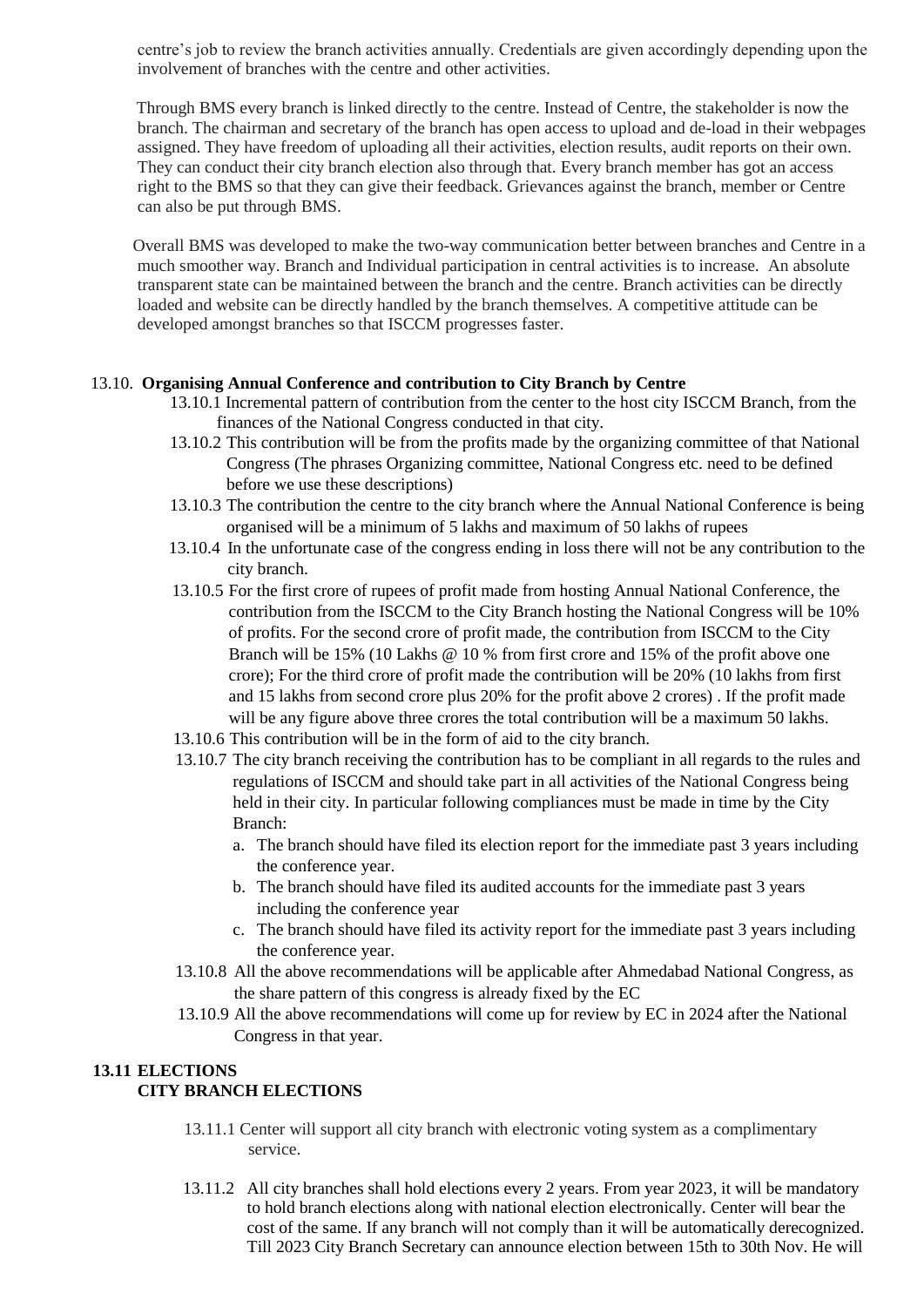inform each member a list of vacancies in the Branch Executive Committee and invite nominations for these vacancies. The nomination paper will contain the candidate's name, address and the post for which the candidate is nominated, He should be proposed by one valid member and duly signed by the Proposer and the candidate, signifying his/her willingness to stand for the election and to serve on the City Executive Committee, if elected.

Only those members can participate in branch election process whose registered address in center is of the same city where elections are being held, till 2023 they can apply for the change of their address till the last date of nominations, after 2023 the central rules for change in address will apply to all the elections.

- 13.11.3 Before the election starts an election officer is to be appointed by the center (Non-EC, Non-Contesting). The Election Officer should belong to the same city branch who will scrutinize and conduct the entire election.
- 13.11.4 If there is any doubt in the candidature of the applicant, by the appointed election officer, the nomination Papers should be sent to the center through E-mail for Scrutiny. In that case the validity of the member will be checked at the central level.
- 13.11.5 At least one-year membership is mandatory to have a voting right in the city Branch elections
- 13.11.6 Canvassing is allowed with following instructions:
	- 4.2.9.1.1 No canvassing during national or regional or local or institutional conferences, CME, workshops, conclave etc. from declaration of election to declaration of results.
	- 4.2.9.1.2 No canvassing with standees, pamphlets, flyers, brochures, or through pharma companies or through their representatives.
	- 4.2.9.1.3 Candidates can use social media for canvassing.
	- 4.2.9.1.4 If someone is found guilty, he/she will be debarred from ISCCM election process for life time at local as well national level.
- 13.11.7 The result of the election has to be communicated by the Chairman of the respective City Branch to the General Secretary. The results should be informed ASAP of announcement of elections results which will also be called completion of election process.
- 13.11.8 The full details of the results of the election will be submitted to the EC and uploaded with BMS for its approval.
- 13.11.9 The result of the elections should be announced in a general body meeting of the city branch**.**
- 13.11.10 It shall be mandatory for all office bearers to sign the declaration about No Conflict of Interest with the society within next 30 days.
- 13.11.11 No office bearer of the branch shall hold office for the same post for more than 2 terms. The Secretary & Chairman can hold only one term of 2 years. Contesting the election second time for the post of secretary and chairman is not allowed.
- 13.11.12 No member is entitled to stay for more than eight years in the Executive Body of City Branch (Inclusive of all – chairmanship and secretary ship)
- 13.11.13 At a time one member can only contest for one post only. The post for which the member is contesting has to be declared and published at least one month in advance. Interchange / Modification/ Internal arrangements amongst City EC are strictly not permitted for any post. Elected member is only eligible for the post which he has declared and contested for.
- 13.11.14 A member cannot contest simultaneously for more than one one post of office bearer.
- 13.11.15 There is no post like chairman elect or past chairman in the city branch.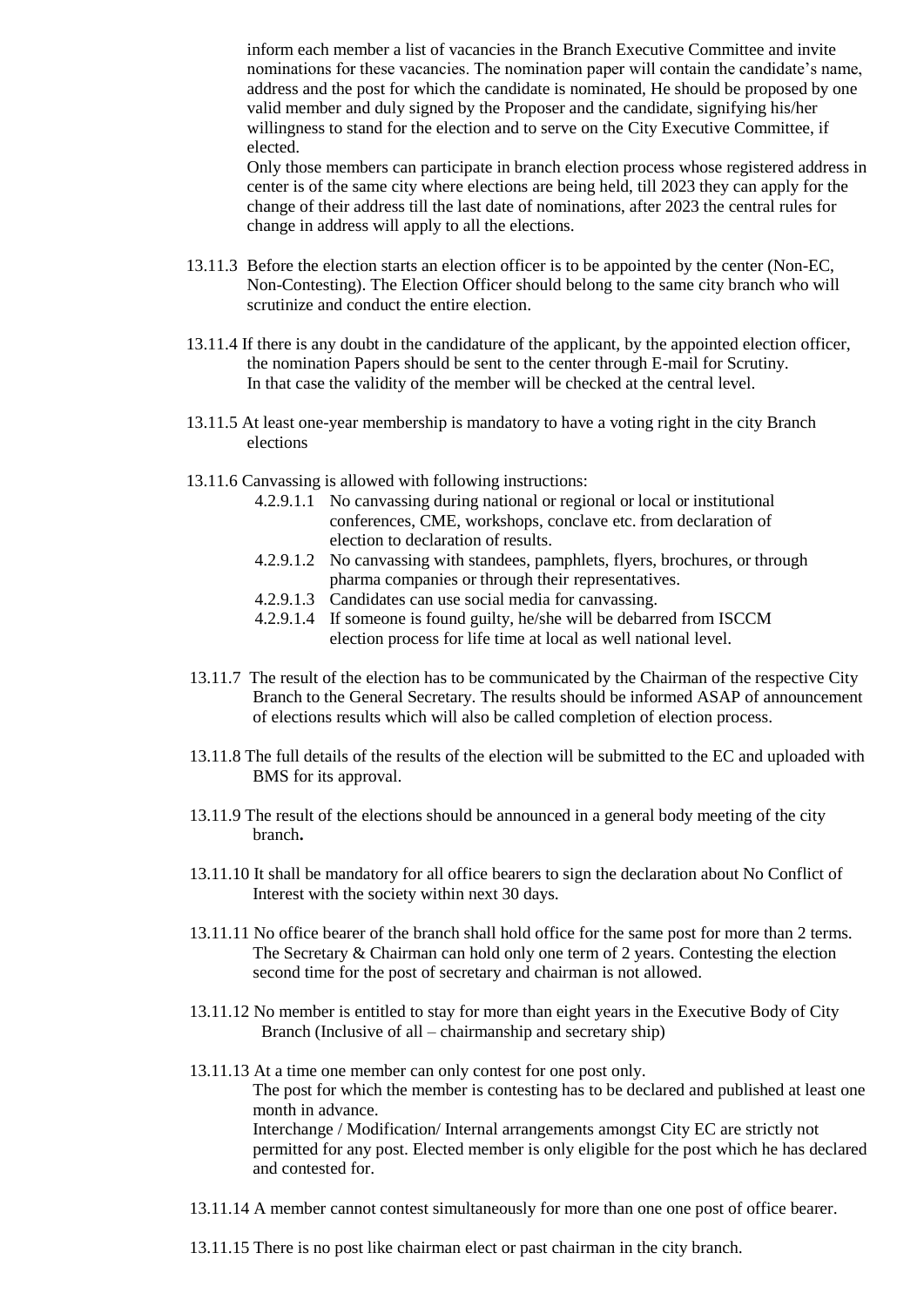After completion of eight years in the EC of city branch one can only contest for the National Election if he wishes. However, any member from city branch is free to contest for National Elections anytime if he/she fulfils the Constitutional requirement of ISCCM. In case of a vacancy arising out of an uncontested position, fresh nominations shall be invited by the city branch Secretary.

- 13.11.16 Any vacant seat arising in the executive committee because of the resignation or other causes will be filled with the due information and permission of the center. The process can be show of hands or voice votes in the city branch general body meeting. A proper notification for the same has to be given at least one month in advance. **SPECIAL SITUATION: (Approval right remains with National President and Secretary)**
- 13.11.17 In case of small branches having 50 or less members, with prior approval from center, the members of the local EC can continue to function in case two third of the life members of the local branch pass a resolution stating this and send it to the EC. With this provision the Chairman of the branch can continue for no longer than 2 terms. The immediate past chairman and secretary will be ex-officio members of the next EC of the branch.
- 13.11.18 If elections are not held as per constitution, the previous executive committee of the branch will stand dissolved automatically without any notice.
- 13.11.19 Non-compliant branches will be suspended by the National executive committee. If any branch, thus suspended, will have to re-apply for re- recognition to National executive committee.
- 13.11.20 Notwithstanding anything contained herein, the National Executive Committee reserves the rights to dissolve the city branch or only dismiss the office bearers of the City Branch with caretaker office bearers in their place till fresh elections are held (within three months) should clause for election be not complied for a period one year. Dismissed office bearers of the branch will not be eligible for re-election to any executive / academic committee posts in the City Branches or National Executive Committee of ISCCM for a period of four years.

# **13.12 ELECTION DISPUTES**

- 13.12.1 Any complaint pertaining to any process of election must be lodged with the General Secretary or President ISCCM National. The complaint must accompany appropriate evidence related to irregularity and also a letter mentioning the details of irregularity and also containing signature of 2/3rd of the branch members.
- 13.12.2 If the complaint is found to be genuine than an enquiry committee will be formed by President and General Secretary. The committee will do an appropriate enquiry and will submit its report to the EC. The final decision will be taken by EC.
- **14 Jurisdiction**: Courts in Mumbai shall have the exclusive jurisdiction in all matters connected with or relating to ISCCM and its members.

#### **15 AMENDMENT & REPEAL**

- 14.1 Subject to the law for the time in force, the members in Annual General Body Meeting shall have power to add, to vary or repeal any of the provisions contained in these Rules, provided that such additions, variations or repeal is effected by means of a resolution of which due notice shall have been given and which shall be ascended to by the vote of at least two-third of the members present at the meeting.
- 14.2 Any proposal/suggestion which has been discussed after a due notice in the Annual General Body Meeting and has been rejected shall not be brought up again for a period of 3 years, as per clause 12 of the Society Registration Act 1860.

# **16 Funds**

15.1 Source of funds shall be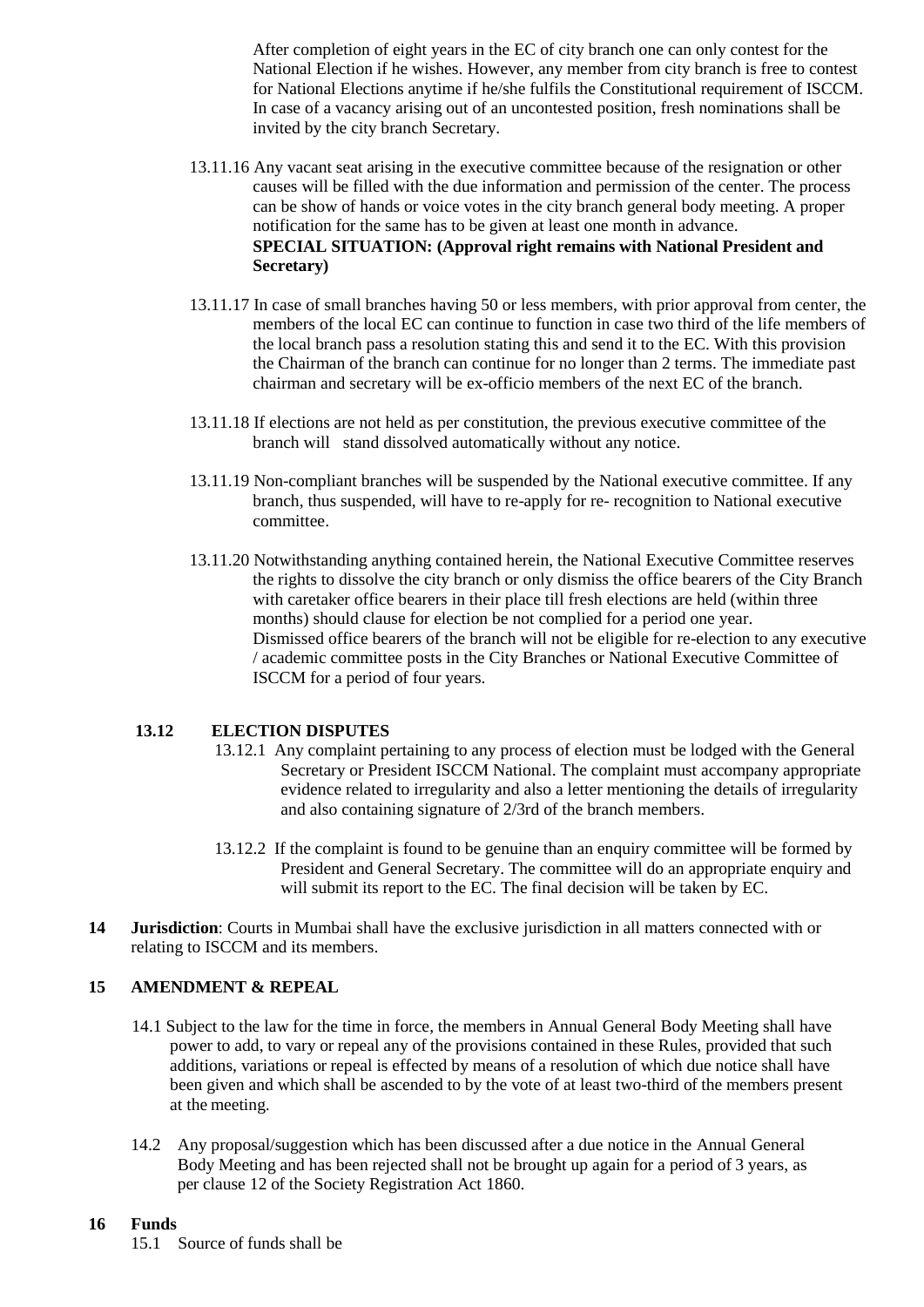- 15.1.1 Membership fees
- 15.1.2 Publications
- 15.1.3 Training programme fees, Conference, Exhibition fees
- 15.1.4 Contributions from Patrons
- 15.1.5 Donations

# **5. 1 SEATING ARRANGEMENTS ON DAIS DURING ANNUAL CONFERENCE OF VARIOUS PROGRAMS**

| ORGANISING COMMITTEE<br>JOINT SECRETARY   |
|-------------------------------------------|
| GENERAL SECRETARY<br><b>ISCCM</b>         |
| PRESIDENT ISCCM                           |
| CHIEF GUEST                               |
| GUEST OF HONOUR                           |
| PRESIDENT ELECT                           |
| GENERAL SECRETARY<br>ISCCM ELECT          |
| <b>IMMEDIATE PAST</b><br>PRESIDENT        |
| ORGANISINGCOMMITTEE<br><b>CO-CHAIRMAN</b> |

# **17 INDIAN COLLEGE OF CRITICAL CARE MEDICINE**

# **1. AIM**

This College has been established within the Academic Wing of the ISCCM for the following purposes

- To implement and carry out all the educational activities including Indian fellowship in critical care medicine (IFCCM) and Indian diploma in critical care medicine (IDCCM)
- To recognize and honor members of the Society who have shown dedication and leadership in the practice of Critical Care.
- To promote a forum for the development of collaborative practice amongst the specialties and professions providing Critical Care.
- To Guide the Society from time to time in academic activities and develop new programmes.
- This College is organized as an autonomous body for its internal affairs, but shall in no way act in a manner prejudicial to the Society or contrary to the Society's by laws, which shall take precedence over this document.

# **2. NAME AND OFFICES**

# **2.1 Name**

The name of this College is the" Indian College of Critical Care Medicine " Members inducted into the College, and who retain their Fellowship status, shall use the designation Fellow of Indian college of Critical Care Medicine [FICCM].

# **2. 2 Offices**

The offices of the college will be maintained in the registered office of the Society or an area approved by the EC of the society.

# **3. Fellows**

# **3.1 -Eligibility**

Only active members of the Society shall be eligible to apply for Fellowship or be nominated for Fellowship.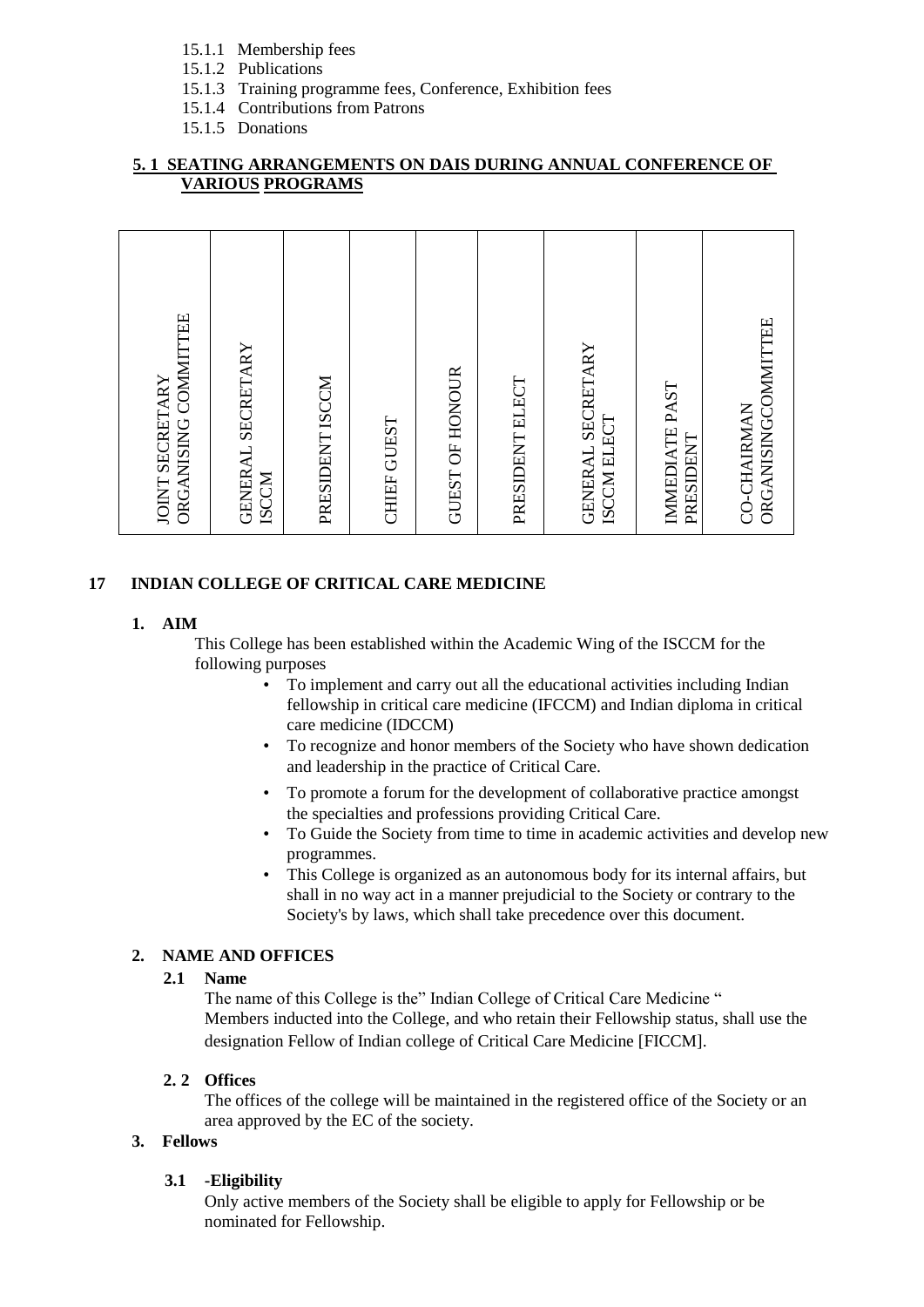#### **SELECTION OF FELLOWS**

#### **3.2 Fellowship by Application**

Candidates applying for fellowship should meet the following criteria

- 3.2.1 Candidates should be member of ISCCM for 5 years.
- 3.2.2 Physicians with Subspecialty certification in anesthesia or chest medicine, Internal Medicine, Pulmonary Medicine, Surgery, Critical Care, DM (Critical Care) Pediatrics or equivalent as approved by the Board can apply. This also includes diploma in the same subjects. Those who fulfill the following criteria can apply:
	- 3.2.2.a Candidates who have cleared Indian fellowship of critical care medicine OR who have cleared Fellowship of National Board in critical care (FNB) OR Members who are honorary fellow of Indian society of critical care medicine (FISCCM)
	- 3.2.2.b Candidate who have cleared Indian diploma in critical care Medicine and has demonstrated involvement in the practice of Critical Care by research, publication and outstanding dedication and leadership in the practice of critical care sufficient to recommend election OR
	- 3.2.2.c Candidates who are American board certified in critical care medicine Candidates who have cleared European *diploma* in critical care Medicine or FJICCM from Australia and practicing in India for the last 2yrs
		- AND
	- 3.2.2.d Demonstrated involvement in the practice of Critical Care by research, publication, or by involvement in national and community forums and demonstrated outstanding dedication and/or leadership in the practice of Critical Care.
		- Or
	- 3.2.2.e All present teachers of the Critical Care Courses being run by the National Board Or All present and past teachers of educational courses run by ISCCM (IDCCM and IFCCM) Or Teachers of DM (critical Care) or Pulmonary and Critical Care

# **3.3 PROCEDURE FOR APPLICATION:**

Information and application forms shall be obtainable from the Society's office. Applications, requested documentation, and application fee shall be returned to the Society's office for processing. A onetime fee of Rs10000 +GST will be charged along with application.

Credentialing: The Credentials Committee of the College shall examine the application to substantiate the applicant meets the established criteria for Fellowship. A nonrefundable onetime fee of Rs 10000/+ GST will be charged along with application. If the member wants the application can remain under active consideration for next 3 years. If the applicant wishes to withdraw application then Rs 5000/- shall be refunded and Rs 5000 shall be retained by the ISCCM as processing charges.

# **3.4 PROCEDURE FOR SELECTION:**

The Credentials Committee shall forward a list of suitable applicants to the Board of college. A two-thirds  $(2/3)$  majority of the Board will be required to admit the applicant to Fellowship. The selection procedure shall be completed three months prior to the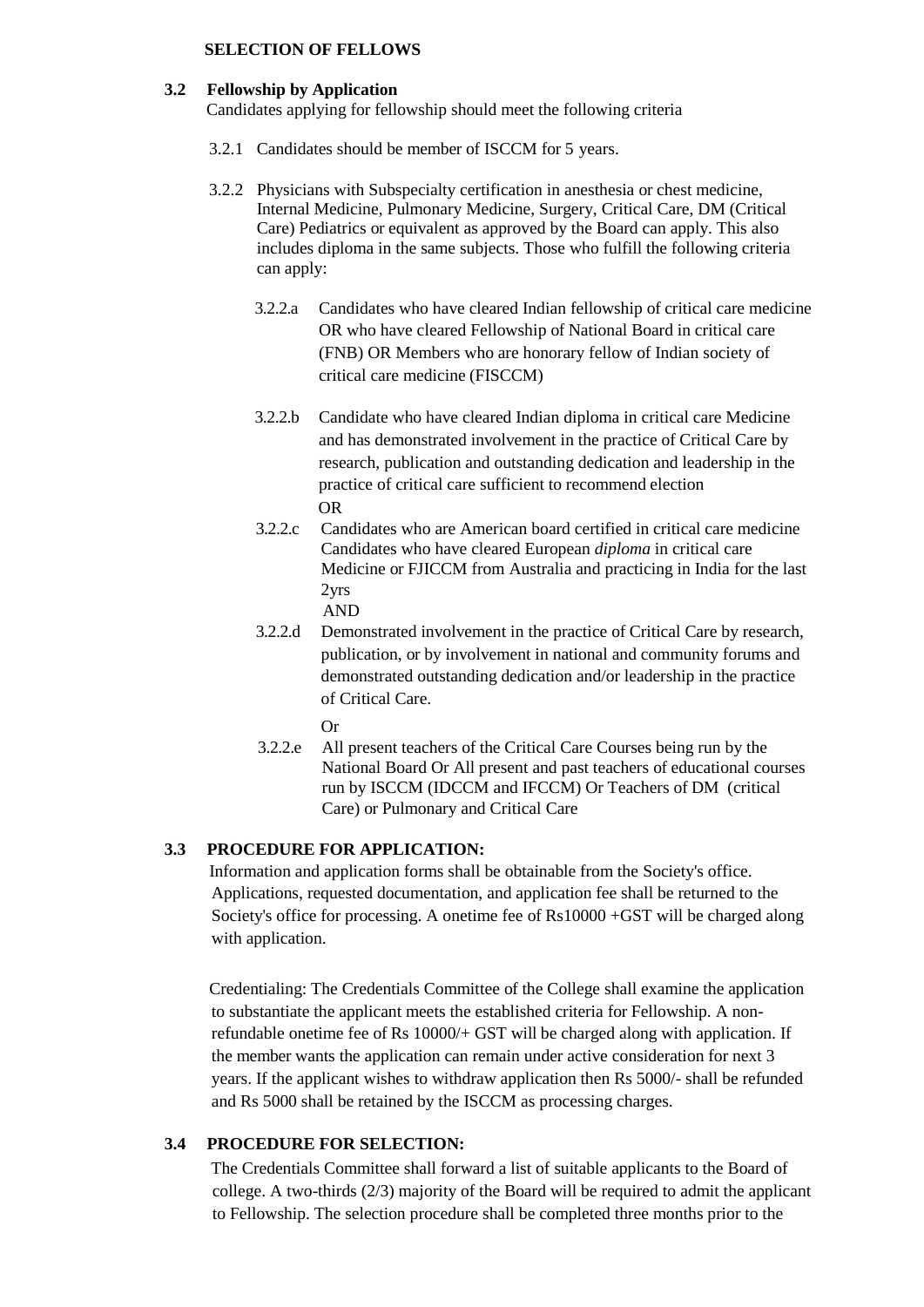annual meeting of the Society. Candidates shall be notified in writing of the Board's decision.

**3.5** Procedure for Appeal: At the time of application, candidates shall be notified of the appeals process as set forth in the Policy.

## **3.6 FELLOWSHIP BY NOMINATION**

Select very senior member will be nominated by the President of the Society and may be admitted to the College as fellow if their contributions to multispecialty and multidisciplinary Critical Care Medicine. Their number would not be more than one fellow per year. He should be member of the society or he/she should be awarded Honorary Membership. Person may not apply for Fellowship; rather, the election process will be as follows: The name can also be proposed by any fellow or EC member by 30th Sept each year. They should send it to the President along with a brief about the member not exceeding 200 words. The decision of the President would be final.

### **4. INDUCTION AND CONVOCATION CEREMONY**

- **4.1** Any Member of the Society selected to Fellowship shall be designated Fellow in Critical Care Medicine (FICCM) from the date they have attended the induction convocation ceremony held in conjunction with the ISCCM Annual Meeting
	- 4.2.1 Elected Candidates who fail to attend an induction ceremony for three years after selection shall be asked to re-apply for Fellowship. Extensions may be granted by the Board when candidates have been prevented from attending for more pressing professional or personal reasons. Candidates who wish to obtain an extension shall write to the Chancellor, indicating why they are unable to attend and confirm their continued involvement in multidisciplinary Critical Care.
- 4.3 The function will be held on  $1<sup>st</sup>$  day of the conference.
	- 4.3.1 The function will have the following agenda: Welcome by Vice Chancellor

Report of the College Secretary, Chancellor address Award of fellowship Other awards

Vote of thanks by College Secretary Elect

4.3.2 The arrangement on the dais would be like this: Convocation function should include all secretaries of the college and the secretary elects as well.

#### Front Row

- i. College Secretary Elect Right
- ii. President -elect Right to Chancellor
- iii. Chancellor: In the center
- iv. Vice chancellor Left side
- v. Past Chancellor (Past President) Left Side
- vi. Secretary of the college Left Side

#### Back Row

All the secretaries of (Right) College Board and secretaries elect College, Accreditation, Nursing and Examinations (Left).

# **4.4 Termination of Fellowship**

Any Fellow of the College whose membership of the Society ceases for any reason shall automatically be removed from Fellowship of the College.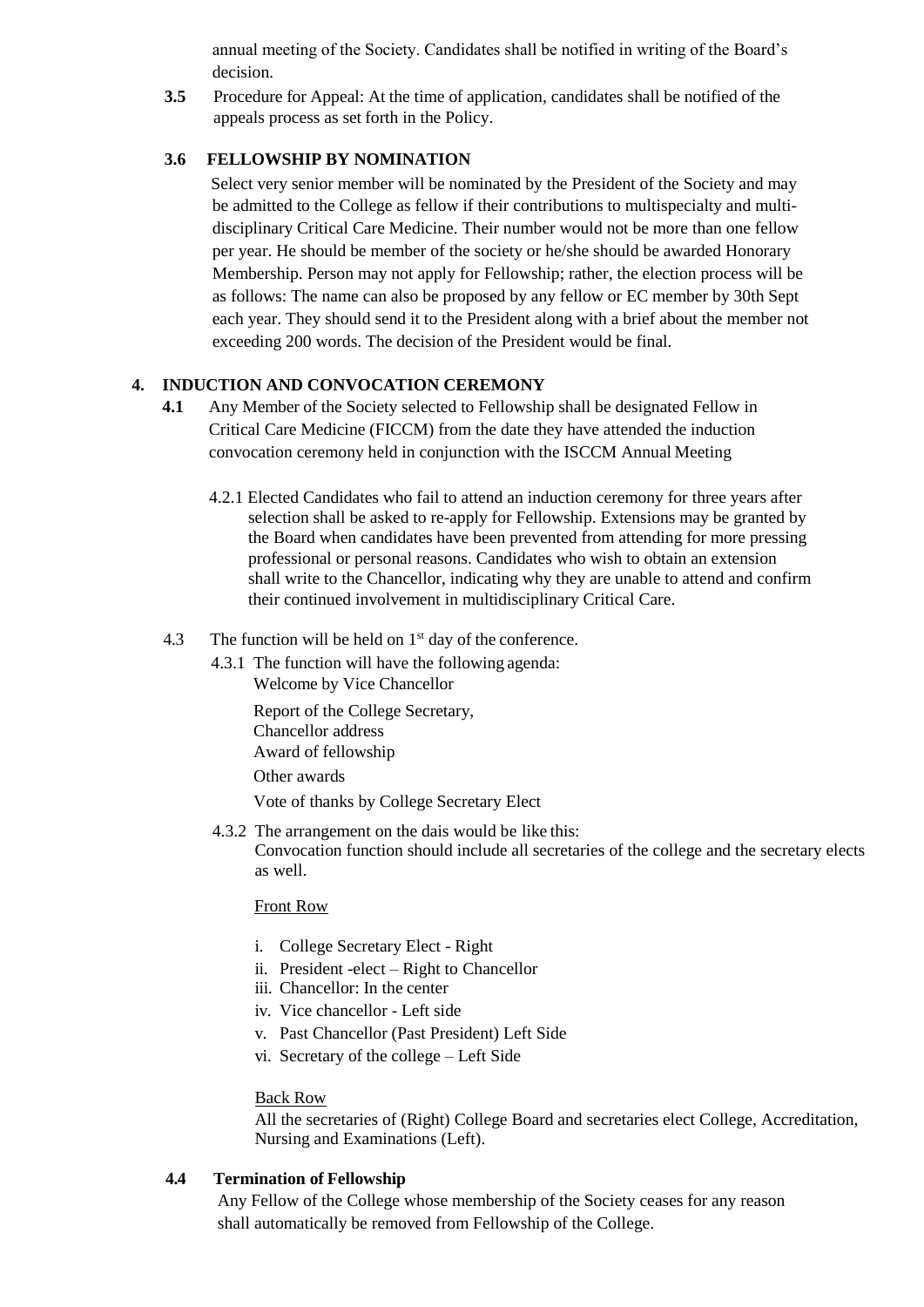# **4.5 Voting rights**

All Fellows in good standing as members of the College and Society shall be entitled to one vote on each matter of business submitted to vote of the Fellows in Fellows' meeting

# **5. COLLEGE BOARD SECTION**

## **5.1 Authority and Duties**

- 5.1.1 The affairs and business of the College shall be managed by the college board College Board will consist of the following
	- President ISCCM
	- Chancellor
	- Vice chancellor
	- Past chancellor
	- 4 Secretaries:- one each for College, Accreditation, Nursing and Examinations. 4 Secretary Elects one each for College, Accreditation, Nursing and Examinations and they will take over as secretaries in the next term.
	- President-elect, ISCCM
	- General Secretary, ISCCM
	- General Secretary Elect, ISCCM
- 5.1.2 The College shall be responsible for its own internal organization and for the distribution of funds approved by EC of ISCCM.
- 5.1.3 Official correspondence of the College shall be conducted through the Society by college secretary.
- 5.1.4 Responsibility of chancellor:
	- 5.1.4.a. Shall report on the activities of the College to the EC of ISCCM and to the Members at the ISCCM's annual General meeting.
	- 5.1.4.b. Shall coordinate amongst all the secretaries and secretaries elect in all the college matters.

Will form any committee from time to time, he /she feel as necessary for working of college e.g.; Examination committee:

Will address all the grievances arising from time to time during the conduct of college activities.

- 5.1.5 The hierarchy in ICCCM Board meetings will be as follows-
	- 1. President of ISCCM
	- 2. Chancellor ICCCM
	- 3. Vice-Chancellor
	- 4. College Secretary
	- 5. Secretary (as per seniority of his/her membership in ISCCM)
	- 6. College Secretary elect
	- 7. Secretary elect (as per seniority of his/her membership in ISCCM) (President-elect, Past President, Secretary and General Secretary Elect ISCCM are not office-bearer post in ICCCM)
- 5.1.6. College secretary will coordinate with all secretaries and secretary elects of all the activities of the college
- 5.1.7 The term for all elected members will be one year except member secretary elects; which will be two years (one year as secretary elect and next year as secretary)
- 5.1.8 Constitution provisions for society will be applicable to College if there is a grey zone in college constitution.

# **5.2 Number and Classes**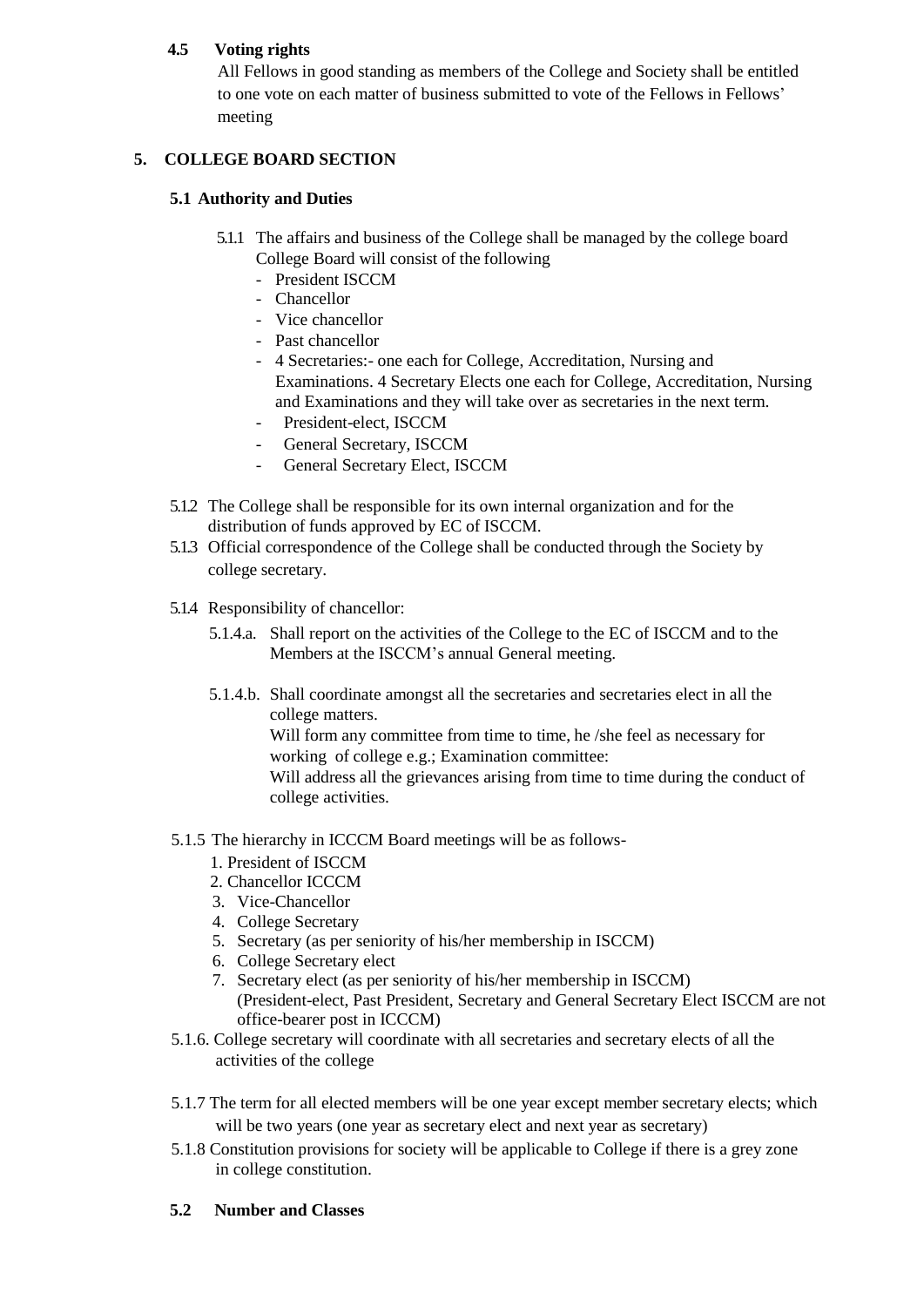- 5.2.1 Only President (Chancellor), President-elect, General Secretary and General Secretary elect and Immediate Past President (Past Chancellor) would be Exofficio members of the board.
- 5.2.2. College secretary will coordinate with all secretaries and secretary elects of all the activities of the college
- 5.2.3 The term for all elected members will be one year except member secretary elects; which will be two years (one year as secretary elect and next year as secretary), President Elect.

## **6. Nomination and Election**

Nominating Committee – A nominating committee shall be appointed by the Chancellor to prepare a list of Fellow candidates after their written approval for elections to the board prior to the Annual Meeting of the College.

# **6.1 Eligibility**

# **6.1.1 FOR THE POST OF SECRETARY ACCREDATION, EXAM, NURSING:**

He / She should be the Fellow of the college for 5 years and he/she should be teacher of the college run courses for five years (IDCCM/IFCCM).

He/she is willing to work as Secretary Elect for ONE year followed by Secretary for the next one year in the designated department (accreditation, examination, Nursing). Total duration two years. (ONE TERM)

#### **6.1.2 FOR POST OF COLLEGE SECRETARY**:

He / She should be the Fellow of the college for 5 years and he/she should be teacher of the college run courses for FIVE years (IDCCM/IFCCM). He/ She should have worked / served for one term as General Secretary-ISCCM / secretary Accreditation / Examination/ Nursing in College Board.

#### **6.1.3 FOR POST OF VICE CHANCELLOR:**

He / She should be the Fellow of the college for 5 years and he/she should be teacher of the college run courses for FIVE years (IDCCM/IFCCM)

He/ She should have worked / served for TWO terms ON COLLEGE BOARD. ONE TERM COLLEGE SECRETARY AND ONE TERM secretary Accreditation/Examination/ Nursing in College Board / General Secretary –ISCCM

#### **OR**

TWO TERMS as Secretary Accreditation/Examination/ Nursing in College Board

- 6.1.4 To contest election for any post on the National College Board the candidate must have attended at least 2 (two) out of the last 4 (four) College Board Meetings OR National Executive held in both years of his/her previous term.
- 6.1.5. In case of such absence the member shall not be eligible to contest elections for one term (i.e. two years) and can contest after this term is over.
- 6.1.6 To contest election for the post Of Vice Chancellor , College Secretary , the candidate must have attended at least 3 (three) College Board /National Executive Meetings out of the 4 (four) last College Board Meetings / National Executive held in the term that he/she had served on the College Board Or National Committee.

#### **6.2 Election Process:**

- 6.2.1 The applicant will apply for the desired secretary elect post in detailed form with detailed resume.
- 6.2.2 One fellow can apply for only one category of secretary elect post
- 6.2.3 Applicant will apply along with a non-refundable fee of Rs.10000/ (Rupees ten thousand only $) + GST$ .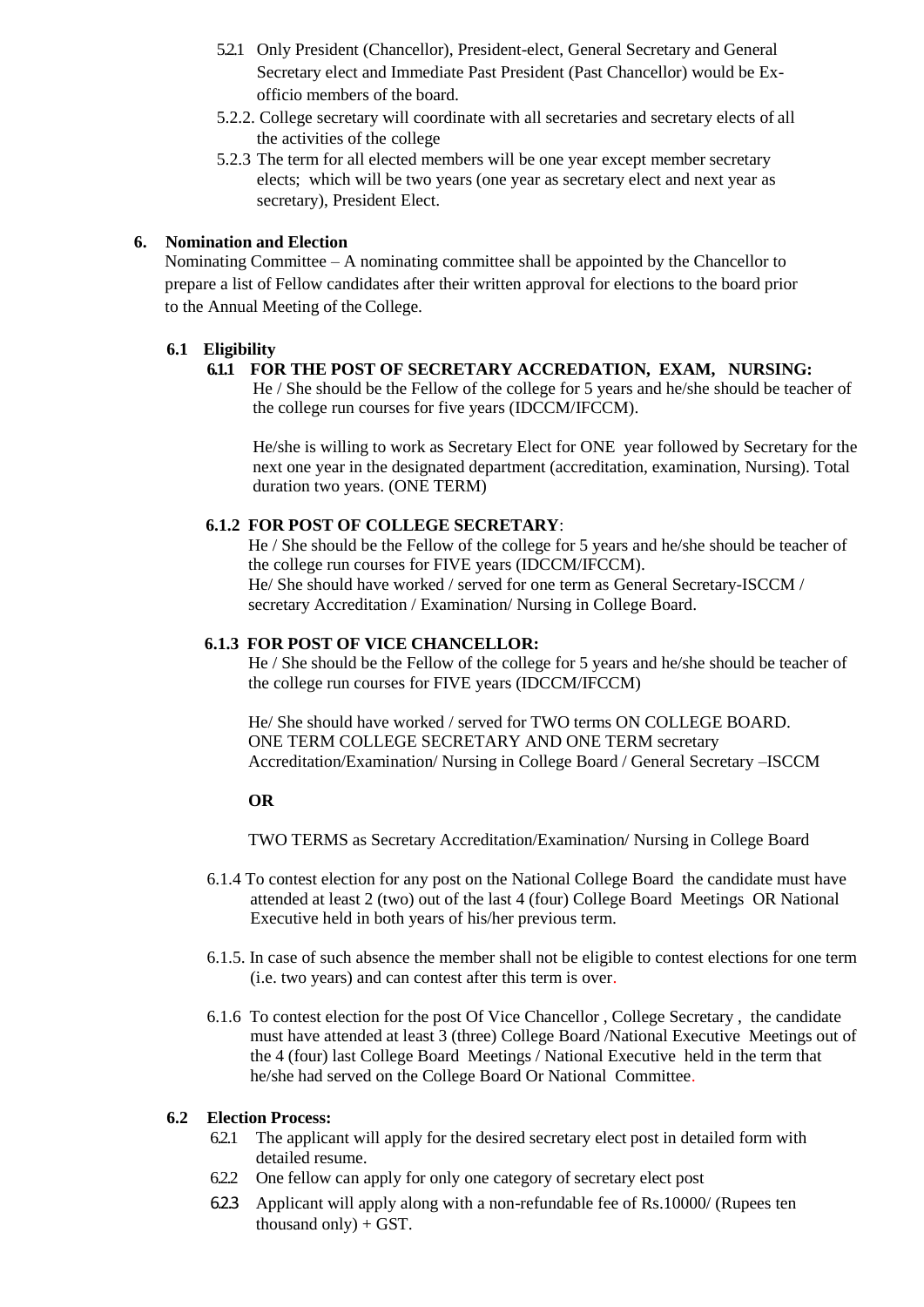- 6.2.4 The Election commission will oversee the election of board members. The process of election will start with the general election of ISCCM and will finish at the same time.
- 6.2.5 If there is no application in any of the category, the Chancellor and the College Board will nominate that secretary elect in that category.
- 6.2.6 For a particular post, same candidate cannot be nominated for more than 2 tenures.
- **6.3** Election of college: Will be elected by fellows by votes cast electronically.

## **7. Tenure and Qualifications of the Board members**

- **7.1** Members of board who fail to attend two consecutive, regularly scheduled meetings shall be removed unless reinstated by 2/3 vote of the board
- **7.2** No member will be on college board for more than 6 years including as a co-opted member

### **8. Vacancies**

Vacancies on the board will be filled by nomination by the Chancellor and approval of the 2/3rd of the board, for the unexpired term.

### **9. Meetings**

- **9.1** An annual meeting of the college shall take place in conjunction with the Society's Annual Meeting.
- **9.2** Interim meetings of the board may be called by or at the request of the Chancellor not more than four times a year. Members will be given at least thirty (30) day's notice of such a meeting. This should be prior to executive meeting of ISCCM

#### **10. Quorum**

A majority of the authorized number of the board shall constitute a quorum. Minimum of 4 members should be present

#### 11 **Action of Board**

Except as otherwise specified in these Guidelines for Governance, every decision done or made by a majority of the members of the members present at a meeting duly held at which a quorum is present

# 12 **Officers**

- 12.1.a Officers and Their Nominations: The officers of the Board of members shall be the Chancellor, the Vice Chancellor, the Past Chancellor, and the Secretary of college. The officers constitute the College Executive Committee and are empowered to act for the Board in the interval between its meetings.
- 12.1.b **Vacancies**: A vacancy in any office, other than the Chancellor, shall be filled by nomination of the Chancellor with the approval of two-thirds (2/3) of the Board present at the next meeting. A vacancy in the office of Chancellor shall be automatically filled by the Vice Chancellor, till President Elect takes over as President

# **12.1.c. Role of the Chancellor:**

It shall be the duty of the Chancellor to preside over all meetings of the College and Board, to cast a deciding vote, to see that the proper parliamentary procedure and decorum are enforced in all deliberations of the College. The Chancellor shall appoint committee members

#### **12.1.d. Role of the Vice Chancellor:**

He will be the executive head of the college, the Vice Chancellor shall preside over deliberations of the College in the absence of Chancellor. The Vice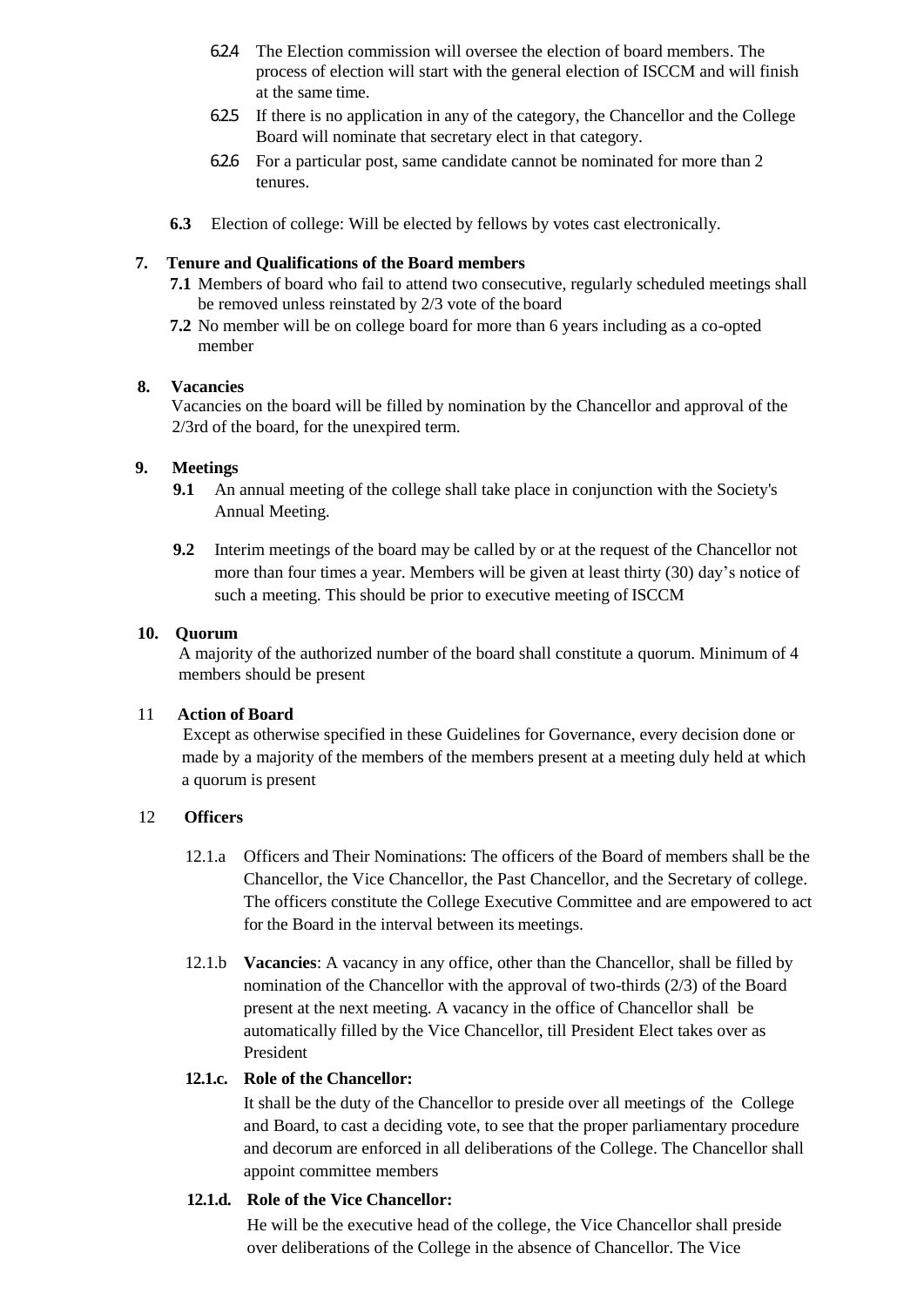Chancellor shall act on behalf of the Chancellor in the event of the Chancellor's incapacity.

#### **12.1.e. Role of the Immediate Past Chancellor:**

In the absence of the Chancellor and the Vice Chancellor, the Past Chancellor shall preside over the deliberations of the College.

# **12.1.f. Role of the Secretary of college:**

The Secretary shall keep minutes of the meetings of the College and forward these minutes to the Society's office for distribution to Fellows. The Secretary- shall maintain current list of Fellows in the Society's office. The Secretary shall preside over the deliberations of the College in the absence of the Chancellor, the Vice Chancellor, and the Past Chancellor. Secretary Accreditation - will supervise the accreditation of all the institutes and teachers

# 12.1.g. Secretary Examination will look after the exams being held twice a year for IDCCM and IFCCM and Post MBBS. His responsibilities will be asfollows

- Overall coordination of all the IDCCM, IFCCM and Post MBBS Certificate Course exams every year. The exams for Indian Diploma in Critical Care Nursing (IDCCN) will be coordinated by designated Nursing Program Coordinator
- Preparing the theory exam question paper for IDCCM exams
- Planning the centers to conduct the exam and appointing Chief examiner and other examiners
- Obtaining results promptly and ensuring that results are declared in the website no later than 7 days after completion of exams
- Communicating results of exams to all the candidates
- Ensure Preparation of certificates and distributing to candidates
- Appropriate coordination with college Secretary to ensure smooth communication and implementing standard procedures for the examination
- Addressing any grievances from candidates pertaining to conduct of exams
- The Secretary Examinations will not serve as an examiner in practical exams during his tenure

# **13. Reporting by College Board**

The Vice- Chancellor OR Secretary College (ANY 1, ONE) of the Board of members will be Co-opted member of the executive committee of the ISCCM. The Vice-Chancellor shall report on the activities of the College and present future programs to the executive committee. In the event of the absence of Vice- chancellor; the Secretary will attend EC meeting and report to EC.

# **14. CHAPTERS**

#### **Amendments to the Guidelines for Governance**

Any Fellow to the Guidelines may propose changes in these Guidelines for Governance. The Board shall review all proposed changes. After Board approval and at least 30 days prior to voting, the proposed changes will be circulated to the membership of the College for review and

will be voted on at the same time and in the same manner as the elections for members. If they are approved with a two-thirds (2/3) majority, they will then be forwarded to executive committee for ratification by a majority vote in accordance with Society's by laws. They will then be included in the College Guidelines for Governance.

# **15. DISSOLUTION**

A resolution recommending dissolution of the Indian College of Critical Care Medicine may be passed by a two-thirds (2/3) majority of the Council. This resolution must be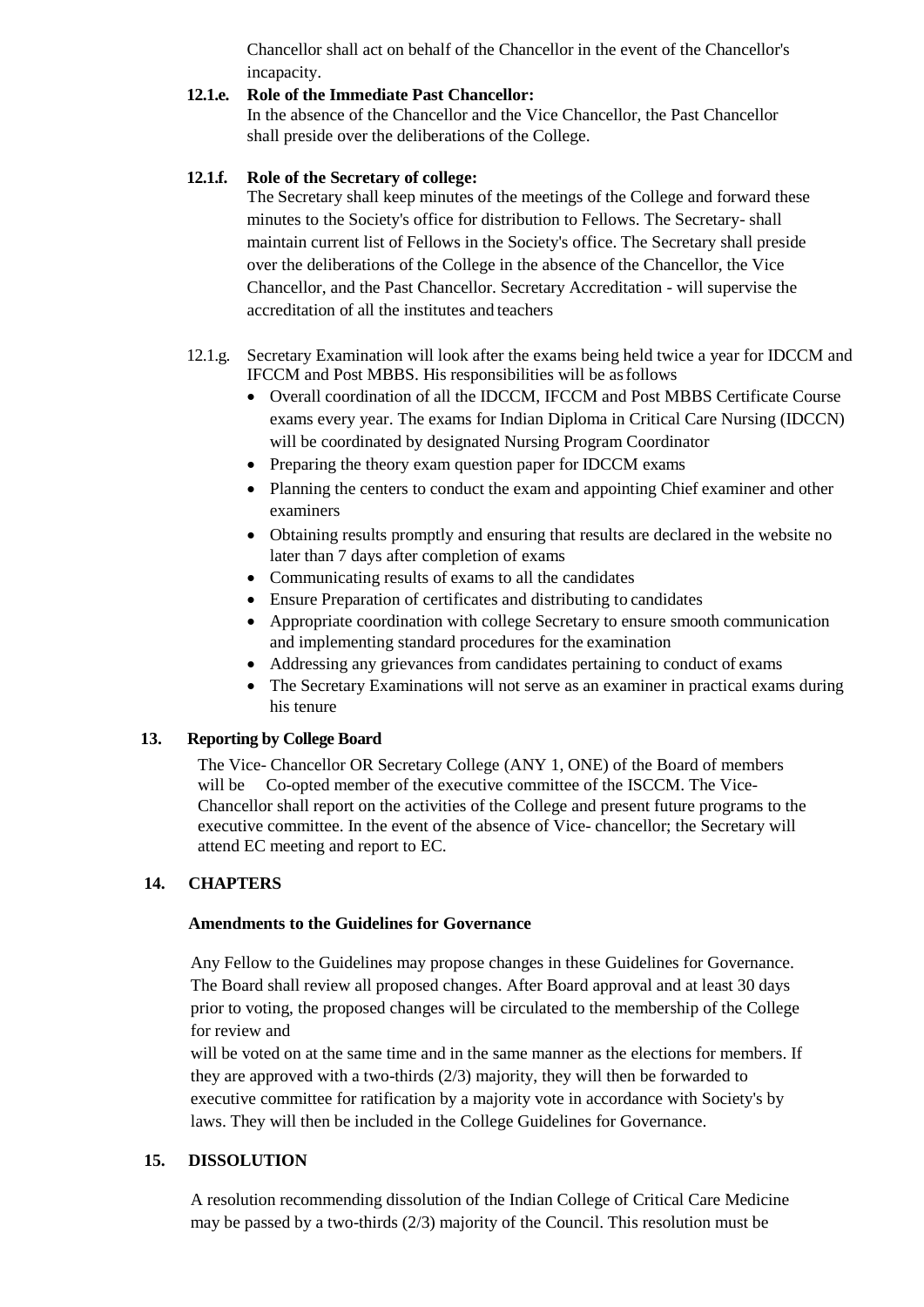confirmed by two- thirds majority of the membership at the Annual General Meeting of the Society.

# **16. GUIDELINES FOR GOVERNANCE**

These Guidelines for Governance become effective when approved by a majority of executive committee

# **17. PUBLICATION POLICY**

# **17.1 First Step**

A proposal can come from

- Any ISCCM Member
- Indian College of Critical Care Medicine

### **17.2 Second Step**

Proposal should come with the following details

- Name of the proposer
- Title of the book
- Content of the book
- Why a book should be published on this subject

# **17.3 Third Step**

- The proposal will be reviewed by the president, President Elect, Chancellor, Vice Chancellor, General Secretary ISCCM & College Secretary.
- If they agree this will be brought to the college board.
- This will then be brought back to Executive Committee for approval.

# **17.4 Publisher**

- The publisher can be selected by the author. ISCCM can help in finding the publisher.
- Publisher should be selected which have better distributer within India.

# **17.5 Signatory of the Contract will be**

- Author/editors
- President/General Secretary of ISCCM
- Contract at all times will be kept in the ISCCM

# **17.6 Time Period**

The author/editors will be given a time period within which he should submit the material for publication

# **17.7 Editorial Based Book:-**

- The selection of authors will initially be done by the editor.
- He must submit the list of chapter of authors & chapters to the college for final approval.
- The college/ISCCM will only interfere if there are strong objections to the author.
- Every quarte, author will send the written report.

# **17.8 Copy right:**

The book will be a copy right of the ISCCM. No part can be published without the permission from the ISCCM.

# **17.9 Change of Editors:**

- If the primary editors/authors refuse to bring any future edition or in the event of death of one of the editors the name of additional editors can be proposed by the live editor/College or ISCCM EC.
- The College will propose a list of editors with their consent for approval by the Credential committee and College and then by ISCCM.

# **17.10 Royalty**

• This will remain a voluntary work. All the Royalty of the book will remain with the ISCCM.

# **17.11 Signing of the contract:**

President of the society will sign the contract along with the authors/editors.

# **17.12 Distribution of the Book**

• From the ISCCM